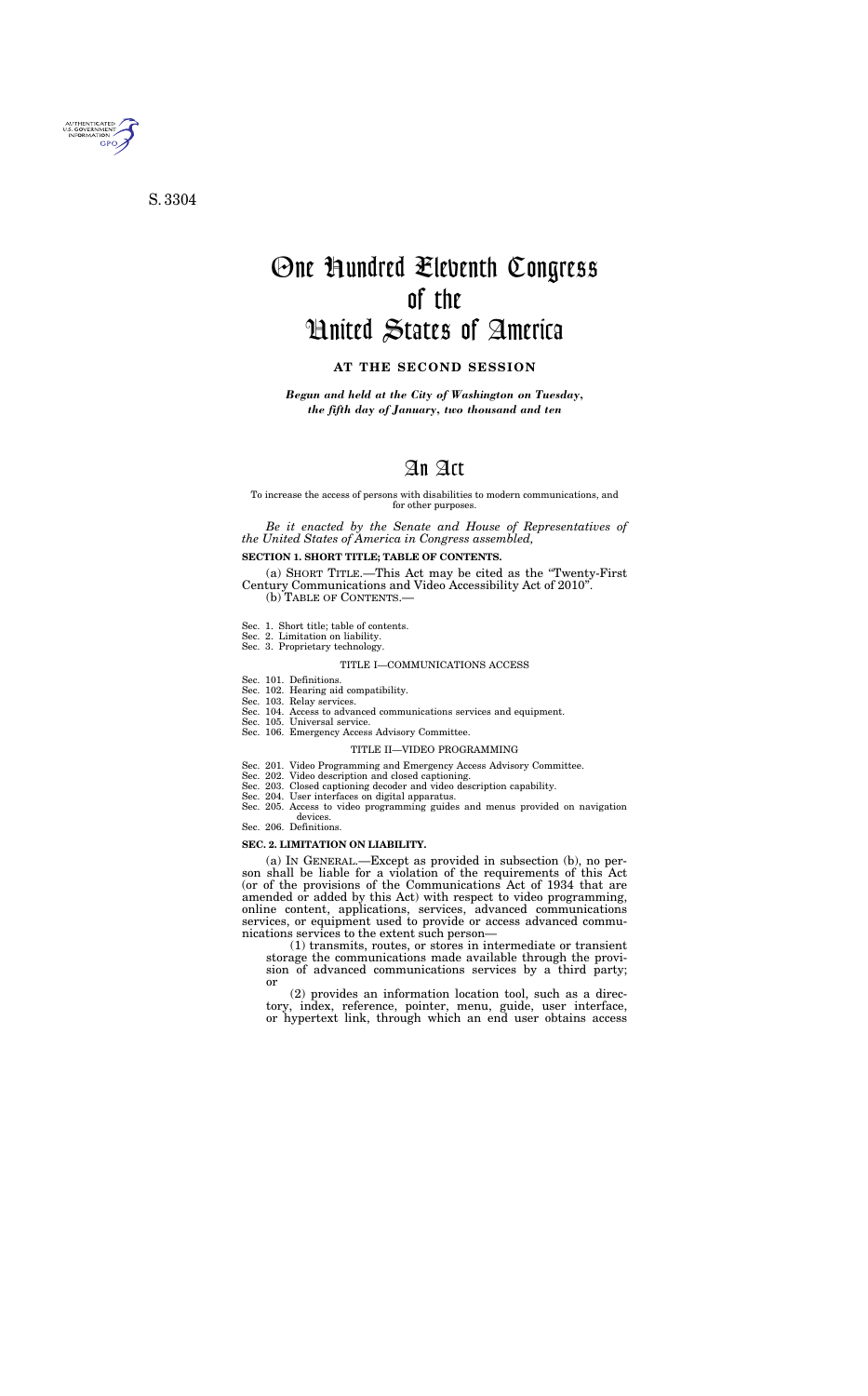to such video programming, online content, applications, services, advanced communications services, or equipment used to provide or access advanced communications services.

(b) EXCEPTION.—The limitation on liability under subsection (a) shall not apply to any person who relies on third party applications, services, software, hardware, or equipment to comply with the requirements of this Act (or of the provisions of the Communications Act of 1934 that are amended or added by this Act) with respect to video programming, online content, applications, services, advanced communications services, or equipment used to provide or access advanced communications services.

#### **SEC. 3. PROPRIETARY TECHNOLOGY.**

No action taken by the Federal Communications Commission to implement this Act or any amendment made by this Act shall mandate the use or incorporation of proprietary technology.

" $(55)$  DISABILITY.—The term 'disability' has the meaning given such term under section 3 of the Americans with Disabilities Act of 1990 (42 U.S.C. 12102).

## **TITLE I—COMMUNICATIONS ACCESS**

## **SEC. 101. DEFINITIONS.**

"(56) ELECTRONIC MESSAGING SERVICE.—The term 'electronic messaging service' means a service that provides realtime or near real-time non-voice messages in text form between individuals over communications networks.

Section 3 of the Communications Act of 1934 (47 U.S.C. 153) is amended—

"(57) INTERCONNECTED VOIP SERVICE.—The term 'interconnected VoIP service' has the meaning given such term under section 9.3 of title 47, Code of Federal Regulations, as such section may be amended from time to time.

''(58) NON-INTERCONNECTED VOIP SERVICE.—The term 'noninterconnected VoIP service'-

(1) by adding at the end the following new paragraphs: ''(53) ADVANCED COMMUNICATIONS SERVICES.—The term 'advanced communications services' means—

''(A) interconnected VoIP service;

''(B) non-interconnected VoIP service;

''(C) electronic messaging service; and

 $\sqrt{H(B)}$  does not include any service that is an interconnected VoIP service.

''(D) interoperable video conferencing service.

''(54) CONSUMER GENERATED MEDIA.—The term 'consumer generated media' means content created and made available by consumers to online websites and services on the Internet, including video, audio, and multimedia content.

''(A) means a service that—

''(i) enables real-time voice communications that originate from or terminate to the user's location using Internet protocol or any successor protocol; and

''(ii) requires Internet protocol compatible customer premises equipment; and

''(59) INTEROPERABLE VIDEO CONFERENCING SERVICE.—The term 'interoperable video conferencing service' means a service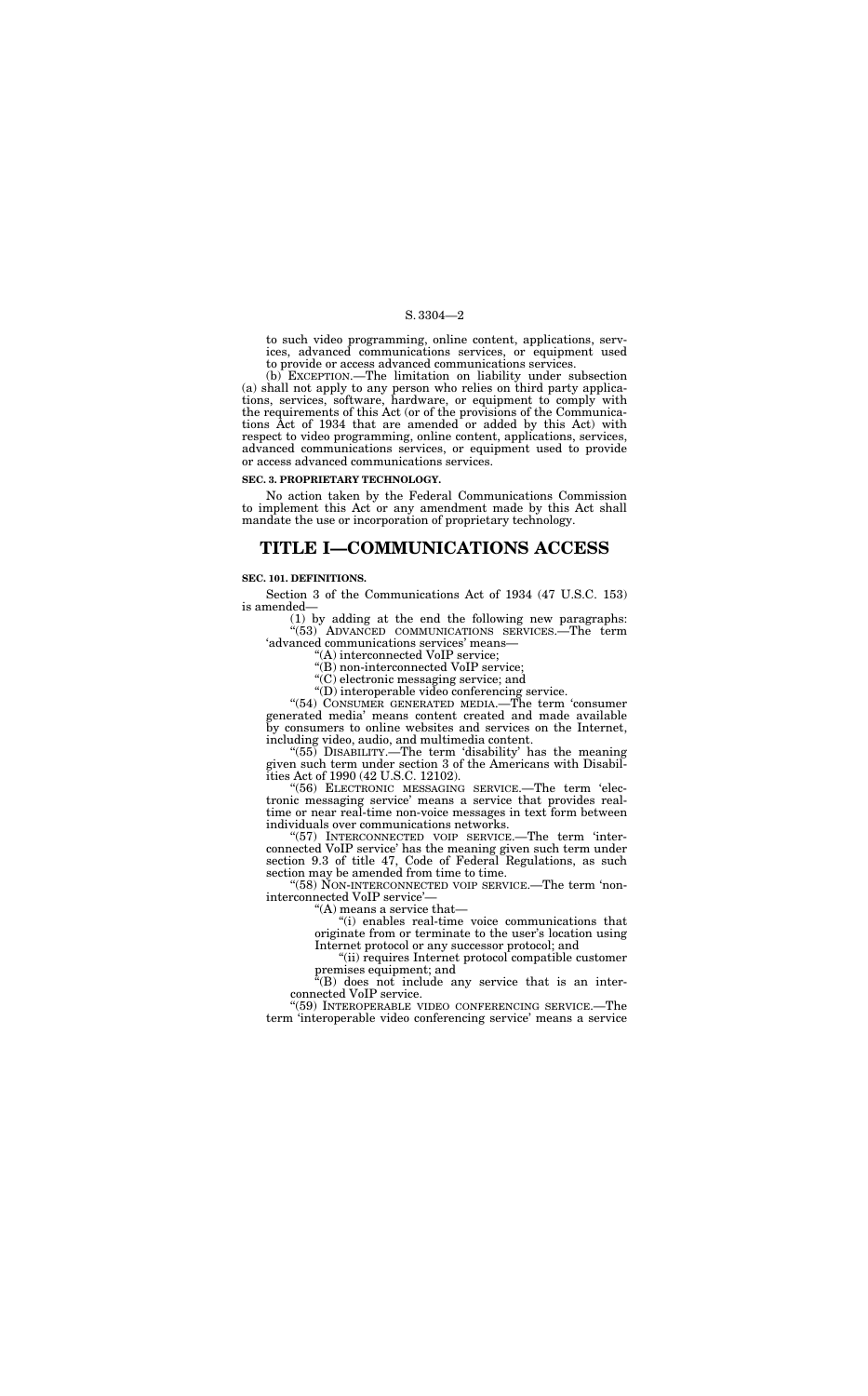that provides real-time video communications, including audio, to enable users to share information of the user's choosing.''; and

(1) TELEPHONE SERVICE FOR THE DISABLED.—Section 710(b)(1) of the Communications Act of 1934 (47 U.S.C.  $610(b)(1)$ ) is amended to read as follows:

(2) by reordering paragraphs (1) through (52) and the paragraphs added by paragraph (1) of this section in alphabetical order based on the headings of such paragraphs and renumbering such paragraphs as so reordered.

#### **SEC. 102. HEARING AID COMPATIBILITY.**

(a) COMPATIBILITY REQUIREMENTS.—

" $(b)(1)$  Except as provided in paragraphs  $(2)$  and  $(3)$  and subsection (c), the Commission shall require that customer premises equipment described in this paragraph provide internal means for effective use with hearing aids that are designed to be compatible with telephones which meet established technical standards for hearing aid compatibility. Customer premises equipment described in this paragraph are the following:

''(C) All customer premises equipment used with advanced communications services that is designed to provide 2-way voice communication via a built-in speaker intended to be held to the ear in a manner functionally equivalent to a telephone, subject to the regulations prescribed by the Commission under subsection (e).".

> (bb) by striking "of this subsection after the date of enactment of the Hearing Aid Compatibility Act of 1988''; and

> $(cc)$  by striking "paragraph  $(1)(B)$  of this subsection" and inserting "subparagraphs (B) and  $(C)$  of paragraph  $(1)$ ";

''(A) All essential telephones.

''(B) All telephones manufactured in the United States (other than for export) more than one year after the date of enactment of the Hearing Aid Compatibility Act of 1988 or imported for use in the United States more than one year after such date.

> $(IV)$  by redesignating clause  $(iv)$  as clause  $(iii)$ ; (ii) by striking subparagraph (B) and redesignating subparagraph (C) as subparagraph (B); and

(2) ADDITIONAL AMENDMENTS.—Section 710(b) of the Communications Act of 1934 (47 U.S.C. 610(b)) is further amended—

(A) in paragraph (2)—

 $(i)$  in subparagraph  $(A)$ —

(I) in the matter preceding clause (i)—

(aa) by striking "initial";

(II) by inserting ''and'' at the end of clause (ii);

(III) by striking clause (iii); and

(iii) in subparagraph (B) (as so redesignated)—

(I) by striking the first sentence and inserting ''The Commission shall periodically assess the appropriateness of continuing in effect the exemptions for telephones and other customer premises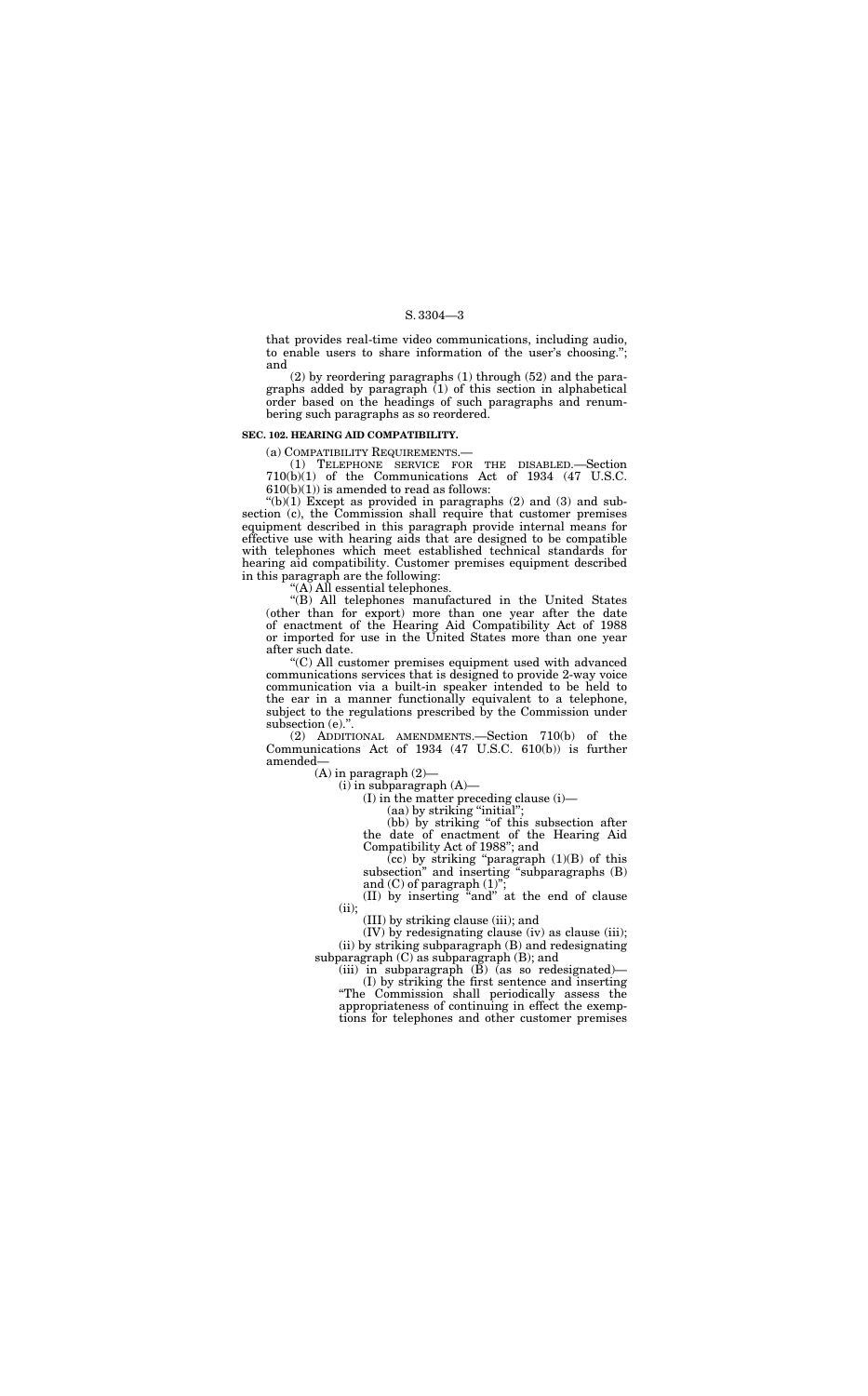(II) in each of clauses (iii) and (iv), by striking "paragraph (1)(B)" and inserting "subparagraph  $(\hat{B})$  or  $(\hat{C})$  of paragraph  $(1)$ ";

 $(B)$  in paragraph  $(4)(B)$ –

equipment described in subparagraph (A) of this paragraph.''; and

(ii) by inserting ''telephones and other customer premises equipment used in whole or in part with'' after "means";

(iii) by striking "and" after "public land mobile telephone service," and inserting "or";

(i) by striking ''public mobile'' and inserting ''telephones used with public mobile'';

(i) by striking "term 'private radio services'" and inserting ''term 'telephones used with private radio services' ''; and

(ii) by inserting ''telephones and other customer premises equipment used in whole or in part with'' after "means".

(iv) by striking ''part 22 of''; and

(v) by inserting after ''Regulations'' the following: '', or any functionally equivalent unlicensed wireless services''; and

 $(C)$  in paragraph  $(4)(C)$ —

(1) by striking ''impairments'' and inserting ''loss''; and (2) by adding at the end the following sentence: ''In implementing the provisions of subsection  $(b)(1)(C)$ , the Commission shall use appropriate timetables or benchmarks to the extent necessary  $(1)$  due to technical feasibility, or  $(2)$  to ensure the marketability or availability of new technologies to users.".

(b) TECHNICAL STANDARDS.—Section 710(c) of the Communications Act of 1934 (47 U.S.C. 610(c)) is amended by adding at the end the following: ''A telephone or other customer premises equipment that is compliant with relevant technical standards developed through a public participation process and in consultation with interested consumer stakeholders (designated by the Commission for the purposes of this section) will be considered hearing aid compatible for purposes of this section, until such time as the Commission may determine otherwise. The Commission shall consult with the public, including people with hearing loss, in establishing or approving such technical standards. The Commission may delegate this authority to an employee pursuant to section 5(c). The Commission shall remain the final arbiter as to whether the standards meet the requirements of this section.''.

(c) RULEMAKING.—Section 710(e) of the Communications Act of 1934 (47 U.S.C. 610(e)) is amended—

(d) RULE OF CONSTRUCTION.—Section 710(h) of the Communications Act of 1934 (47 U.S.C. 610(h)) is amended to read as follows:

''(h) RULE OF CONSTRUCTION.—Nothing in the Twenty-First Century Communications and Video Accessibility Act of 2010 shall be construed to modify the Commission's regulations set forth in section 20.19 of title 47 of the Code of Federal Regulations, as in effect on the date of enactment of such Act.''.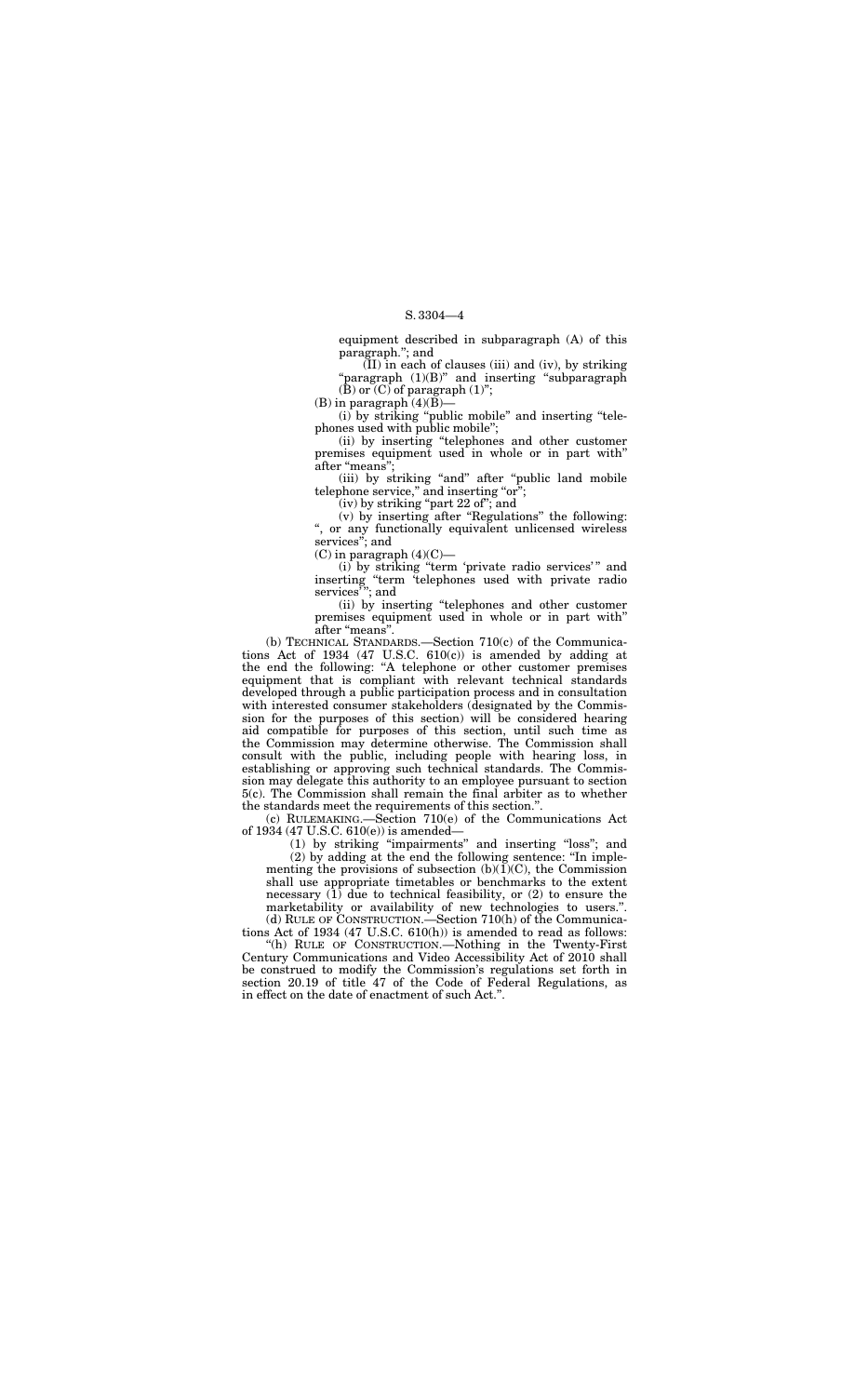## **SEC. 103. RELAY SERVICES.**

(a) DEFINITION.—Paragraph (3) of section 225(a) of the Communications Act of 1934  $(47 \text{ U.S.C. } 225(a)(3))$  is amended to read as follows:

''(3) TELECOMMUNICATIONS RELAY SERVICES.—The term 'telecommunications relay services' means telephone transmission services that provide the ability for an individual who is deaf, hard of hearing, deaf-blind, or who has a speech disability to engage in communication by wire or radio with one or more individuals, in a manner that is functionally equivalent to the ability of a hearing individual who does not have a speech disability to communicate using voice communication services by wire or radio.''.

(b) INTERNET PROTOCOL-BASED RELAY SERVICES.—Title VII of such Act (47 U.S.C. 601 et seq.) is amended by adding at the end the following new section:

#### **''SEC. 715. INTERNET PROTOCOL-BASED RELAY SERVICES.**

''Within one year after the date of enactment of the Twenty-First Century Communications and Video Accessibility Act of 2010, each interconnected VoIP service provider and each provider of non-interconnected VoIP service shall participate in and contribute to the Telecommunications Relay Services Fund established in section 64.604(c)(5)(iii) of title 47, Code of Federal Regulations, as in effect on the date of enactment of such Act, in a manner prescribed by the Commission by regulation to provide for obligations of such providers that are consistent with and comparable to the obligations of other contributors to such Fund.''.

"(2) INDUSTRY FLEXIBILITY.—A manufacturer of equipment may satisfy the requirements of paragraph (1) with respect to such equipment by—

 $\overline{A}$ ) ensuring that the equipment that such manufacturer offers is accessible to and usable by individuals with disabilities without the use of third party applications, peripheral devices, software, hardware, or customer premises equipment; or

#### **SEC. 104. ACCESS TO ADVANCED COMMUNICATIONS SERVICES AND EQUIPMENT.**

(a) TITLE VII AMENDMENT.—Title VII of the Communications Act of 1934 (47 U.S.C. 601 et seq.), as amended by section 103, is further amended by adding at the end the following new sections:

#### **''SEC. 716. ACCESS TO ADVANCED COMMUNICATIONS SERVICES AND EQUIPMENT.**

''(a) MANUFACTURING.—

''(1) IN GENERAL.—With respect to equipment manufactured after the effective date of the regulations established pursuant to subsection (e), and subject to those regulations, a manufacturer of equipment used for advanced communications services, including end user equipment, network equipment, and software, shall ensure that the equipment and software that such manufacturer offers for sale or otherwise distributes in interstate commerce shall be accessible to and usable by individuals with disabilities, unless the requirements of this subsection are not achievable.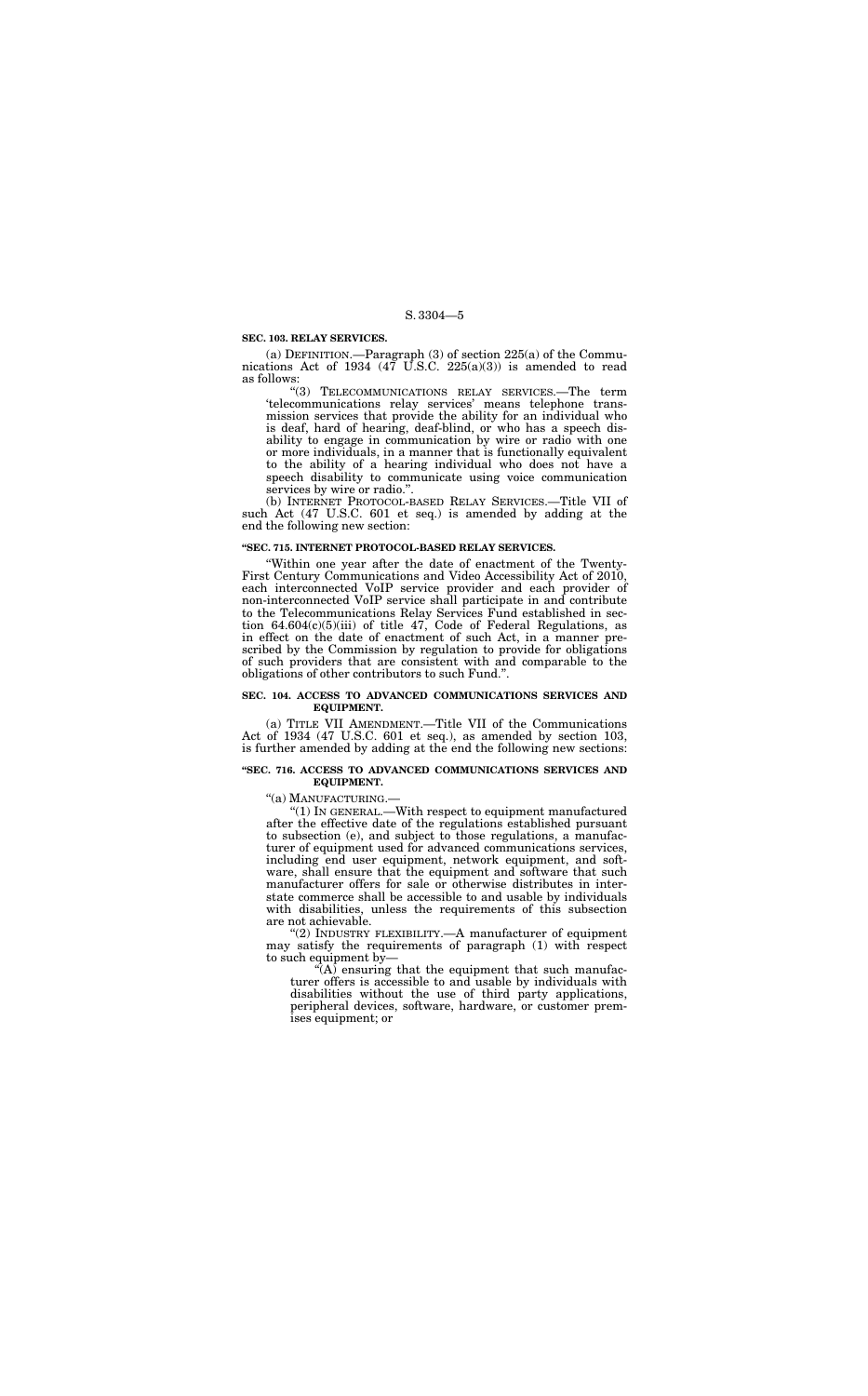''(B) if such manufacturer chooses, using third party applications, peripheral devices, software, hardware, or customer premises equipment that is available to the consumer at nominal cost and that individuals with disabilities can access.

''(b) SERVICE PROVIDERS.—

" $(1)$  In GENERAL.—With respect to services provided after the effective date of the regulations established pursuant to subsection (e), and subject to those regulations, a provider of advanced communications services shall ensure that such services offered by such provider in or affecting interstate commerce are accessible to and usable by individuals with disabilities, unless the requirements of this subsection are not achievable.

"(2) INDUSTRY FLEXIBILITY. - A provider of services may satisfy the requirements of paragraph (1) with respect to such services by—

 $\tilde{H}(A)$  ensuring that the services that such provider offers are accessible to and usable by individuals with disabilities without the use of third party applications, peripheral devices, software, hardware, or customer premises equipment; or

" $(1)$  In GENERAL.—Within one year after the date of enactment of the Twenty-First Century Communications and Video Accessibility Act of 2010, the Commission shall promulgate such regulations as are necessary to implement this section. In prescribing the regulations, the Commission shall—

''(B) if such provider chooses, using third party applications, peripheral devices, software, hardware, or customer premises equipment that is available to the consumer at nominal cost and that individuals with disabilities can access.

''(c) COMPATIBILITY.—Whenever the requirements of subsections (a) or (b) are not achievable, a manufacturer or provider shall ensure that its equipment or service is compatible with existing peripheral devices or specialized customer premises equipment commonly used by individuals with disabilities to achieve access, unless the requirement of this subsection is not achievable.

''(d) NETWORK FEATURES, FUNCTIONS, AND CAPABILITIES.—Each provider of advanced communications services has the duty not to install network features, functions, or capabilities that do not impede accessibility or usability.

''(e) REGULATIONS.—

''(A) include performance objectives to ensure the accessibility, usability, and compatibility of advanced communications services and the equipment used for advanced communications services by individuals with disabilities;

''(B) provide that advanced communications services, the equipment used for advanced communications services, and networks used to provide advanced communications services may not impair or impede the accessibility of information content when accessibility has been incorporated into that content for transmission through advanced communications services, equipment used for advanced communications services, or networks used to provide advanced communications services;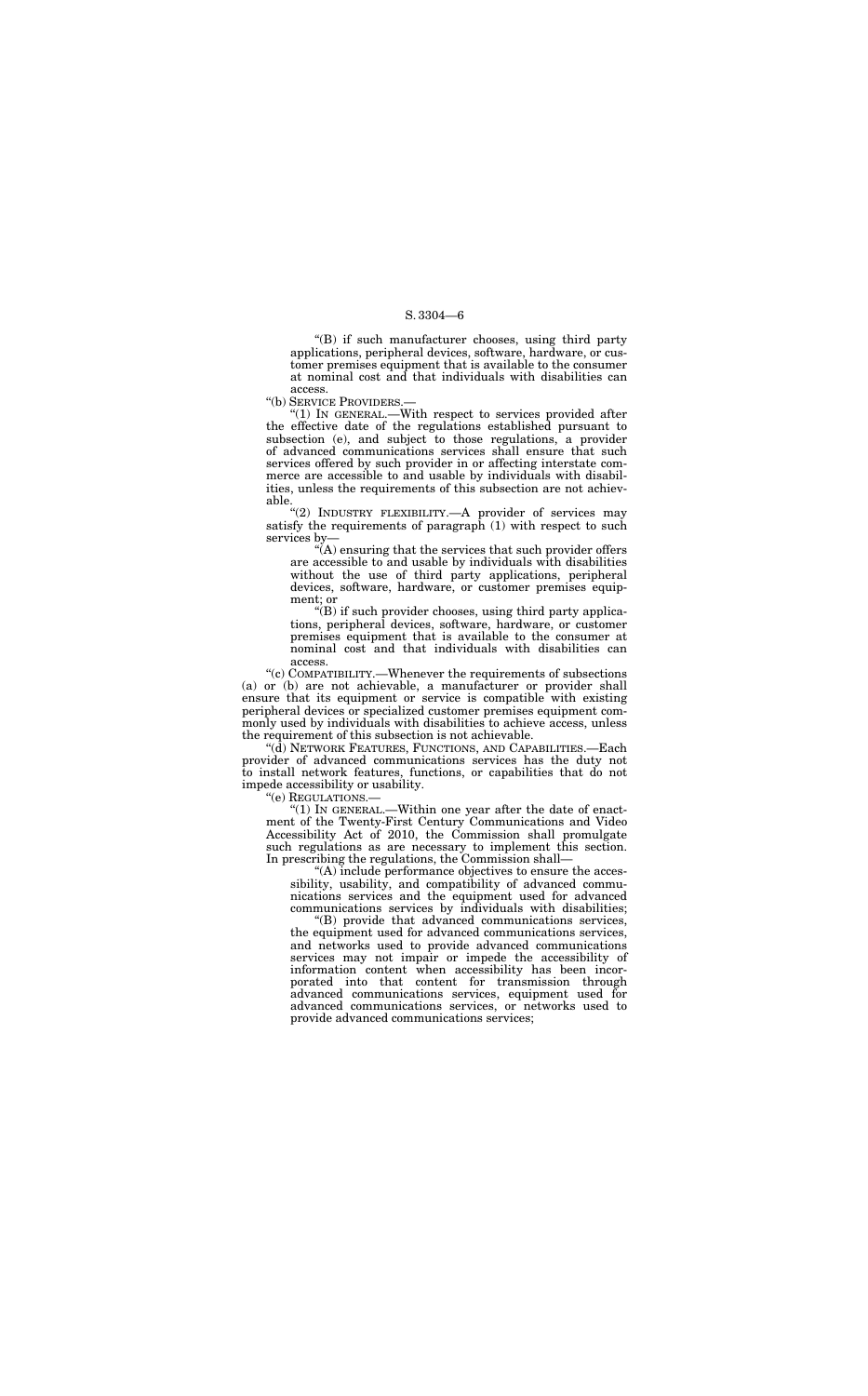''(C) determine the obligations under this section of manufacturers, service providers, and providers of applications or services accessed over service provider networks; and

''(D) not mandate technical standards, except that the Commission may adopt technical standards as a safe harbor for such compliance if necessary to facilities the manufacturers' and service providers' compliance with sections (a) through (c).

''(2) PROSPECTIVE GUIDELINES.—The Commission shall issue prospective guidelines for a manufacturer or provider regarding the requirements of this section.

"(g) ACHIEVABLE DEFINED.—For purposes of this section and section 718, the term 'achievable' means with reasonable effort or expense, as determined by the Commission. In determining whether the requirements of a provision are achievable, the Commission shall consider the following factors:

" $(1)$  The nature and cost of the steps needed to meet the requirements of this section with respect to the specific equipment or service in question.

''(f) SERVICES AND EQUIPMENT SUBJECT TO SECTION 255.—The requirements of this section shall not apply to any equipment or services, including interconnected VoIP service, that are subject to the requirements of section 255 on the day before the date of enactment of the Twenty-First Century Communications and Video Accessibility Act of 2010. Such services and equipment shall remain subject to the requirements of section 255.

 $"(2)$  The technical and economic impact on the operation of the manufacturer or provider and on the operation of the specific equipment or service in question, including on the development and deployment of new communications technologies.

 $\tilde{f}(3)$  The type of operations of the manufacturer or provider.

"(4) The extent to which the service provider or manufacturer in question offers accessible services or equipment containing varying degrees of functionality and features, and offered at differing price points.

"(h) COMMISSION FLEXIBILITY.—

 $(A)$  is capable of accessing an advanced communications service; and

''(1) WAIVER.—The Commission shall have the authority, on its own motion or in response to a petition by a manufacturer or provider of advanced communications services or any interested party, to waive the requirements of this section for any feature or function of equipment used to provide or access advanced communications services, or for any class of such equipment, for any provider of advanced communications services, or for any class of such services, that—

''(B) is designed for multiple purposes, but is designed primarily for purposes other than using advanced communications services.

''(2) SMALL ENTITY EXEMPTION.—The Commission may exempt small entities from the requirements of this section. ''(i) CUSTOMIZED EQUIPMENT OR SERVICES.—The provisions of this section shall not apply to customized equipment or services that are not offered directly to the public, or to such classes of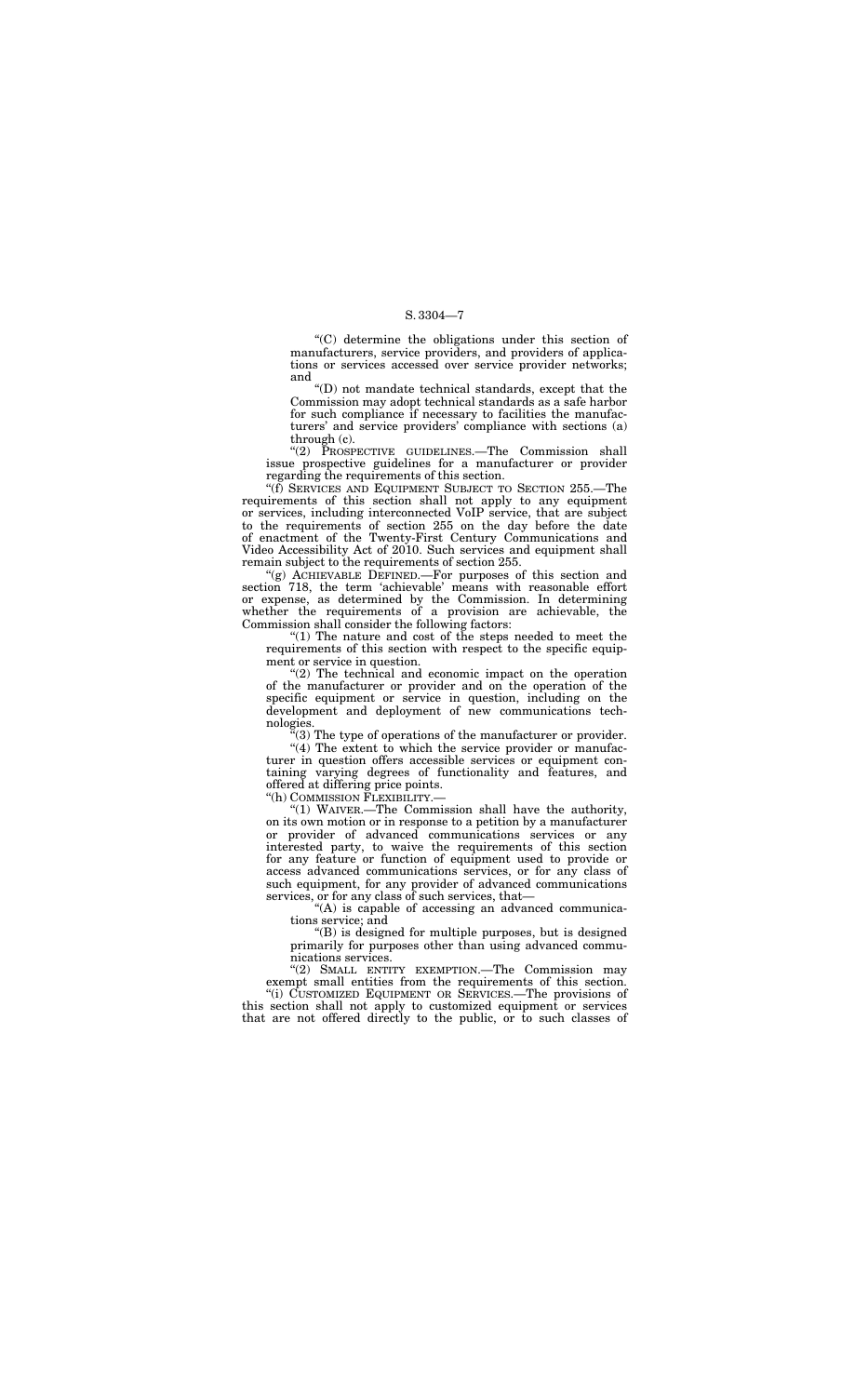users as to be effectively available directly to the public, regardless of the facilities used.

''(j) RULE OF CONSTRUCTION.—This section shall not be construed to require a manufacturer of equipment used for advanced communications or a provider of advanced communications services to make every feature and function of every device or service accessible for every disability.

#### **''SEC. 717. ENFORCEMENT AND RECORDKEEPING OBLIGATIONS.**

"(a) COMPLAINT AND ENFORCEMENT PROCEDURES.—Within one year after the date of enactment of the Twenty-First Century Communications and Video Accessibility Act of 2010, the Commission shall establish regulations that facilitate the filing of formal and informal complaints that allege a violation of section 255, 716, or 718, establish procedures for enforcement actions by the Commission with respect to such violations, and implement the recordkeeping obligations of paragraph (5) for manufacturers and providers subject to such sections. Such regulations shall include the following provisions:

"(1) No FEE.—The Commission shall not charge any fee to an individual who files a complaint alleging a violation of section 255, 716, or 718.

"(2) RECEIPT OF COMPLAINTS.—The Commission shall establish separate and identifiable electronic, telephonic, and physical receptacles for the receipt of complaints filed under section 255, 716, or 718.<br>
"(3) COMPLAINTS TO THE COMMISSION.

"(A) In GENERAL.—Any person alleging a violation of section 255, 716, or 718 by a manufacturer of equipment or provider of service subject to such sections may file a formal or informal complaint with the Commission.

''(ii) NO VIOLATION.—If a determination is made that a violation has not occurred, the Commission shall provide the basis for such determination.

''(B) INVESTIGATION OF INFORMAL COMPLAINT.—The Commission shall investigate the allegations in an informal complaint and, within 180 days after the date on which such complaint was filed with the Commission, issue an order concluding the investigation, unless such complaint is resolved before such time. The order shall include a determination whether any violation occurred.

''(i) If the Commission determines that a violation has occurred, the Commission may, in the order issued under this subparagraph or in a subsequent order, direct the manufacturer or service provider to bring the service, or in the case of a manufacturer, the next generation of the equipment or device, into compliance with requirements of those sections within a reasonable time established by the Commission in its order.

''(C) CONSOLIDATION OF COMPLAINTS.—The Commission may consolidate for investigation and resolution complaints alleging substantially the same violation.

''(4) OPPORTUNITY TO RESPOND.—Before the Commission makes a determination pursuant to paragraph (3), the party that is the subject of the complaint shall have a reasonable opportunity to respond to such complaint, and may include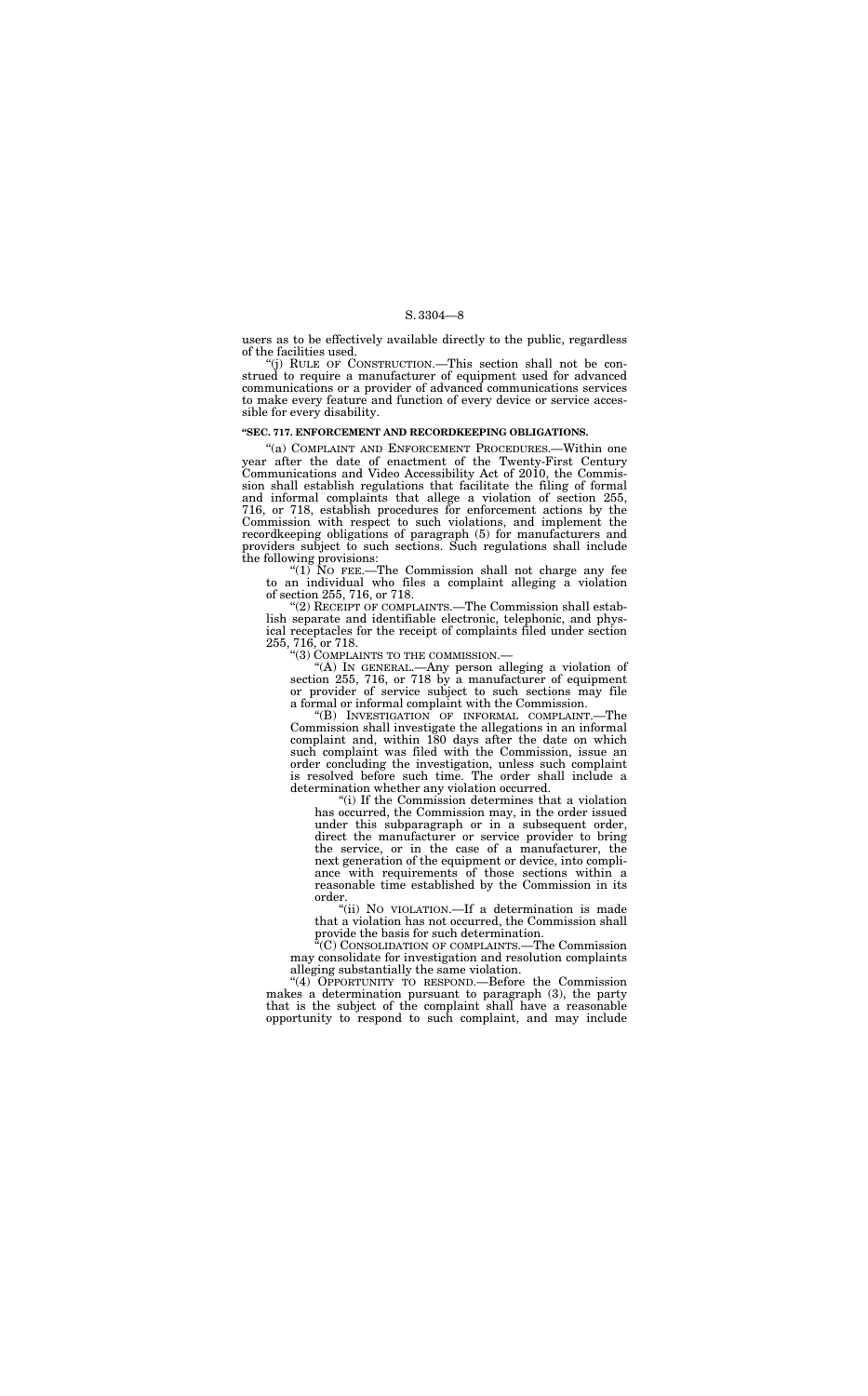in such response any factors that are relevant to such determination. Before issuing a final order under paragraph  $(3)(B)(i)$ , the Commission shall provide such party a reasonable opportunity to comment on any proposed remedial action.

"(5) RECORDKEEPING.— $(\overline{A})$  Beginning one year after the effective date of regulations promulgated pursuant to section 716(e), each manufacturer and provider subject to sections 255, 716, and 718 shall maintain, in the ordinary course of business and for a reasonable period, records of the efforts taken by such manufacturer or provider to implement sections 255, 716, and 718, including the following:

> "(iii) Information about the compatibility of such products and services with peripheral devices or specialized customer premise equipment commonly used by individuals with disabilities to achieve access.

> ''(i) Information about the manufacturer's or provider's efforts to consult with individuals with disabilities.

> ''(ii) Descriptions of the accessibility features of its products and services.

 $\mathbf{H}^{\mu}(\mathbf{C})$  After the filing of a formal or informal complaint against a manufacturer or provider in the manner prescribed in paragraph (3), the Commission may request, and shall keep confidential, a copy of the records maintained by such manufacturer or provider pursuant to subparagraph (A) of this paragraph that are directly relevant to the equipment or service that is the subject of such complaint.

''(B) An officer of a manufacturer or provider shall submit to the Commission an annual certification that records are being kept in accordance with subparagraph (A).

"(1) IN GENERAL.—Every two years after the date of enactment of the Twenty-First Century Communications and Video Accessibility Act of 2010, the Commission shall submit to the Committee on Commerce, Science, and Transportation of the Senate and the Committee on Energy and Commerce of the House of Representatives a report that includes the following:

''(6) FAILURE TO ACT.—If the Commission fails to carry out any of its responsibilities to act upon a complaint in the manner prescribed in paragraph (3), the person that filed such complaint may bring an action in the nature of mandamus in the United States Court of Appeals for the District of Columbia to compel the Commission to carry out any such responsibility.

''(7) COMMISSION JURISDICTION.—The limitations of section 255(f) shall apply to any claim that alleges a violation of section 255, 716, or 718. Nothing in this paragraph affects or limits any action for mandamus under paragraph (6) or any appeal pursuant to section 402(b)(10).

''(8) PRIVATE RESOLUTIONS OF COMPLAINTS.—Nothing in the Commission's rules or this Act shall be construed to preclude a person who files a complaint and a manufacturer or provider from resolving a formal or informal complaint prior to the Commission's final determination in a complaint proceeding. In the event of such a resolution, the parties shall jointly request dismissal of the complaint and the Commission shall grant such request.

''(b) REPORTS TO CONGRESS.—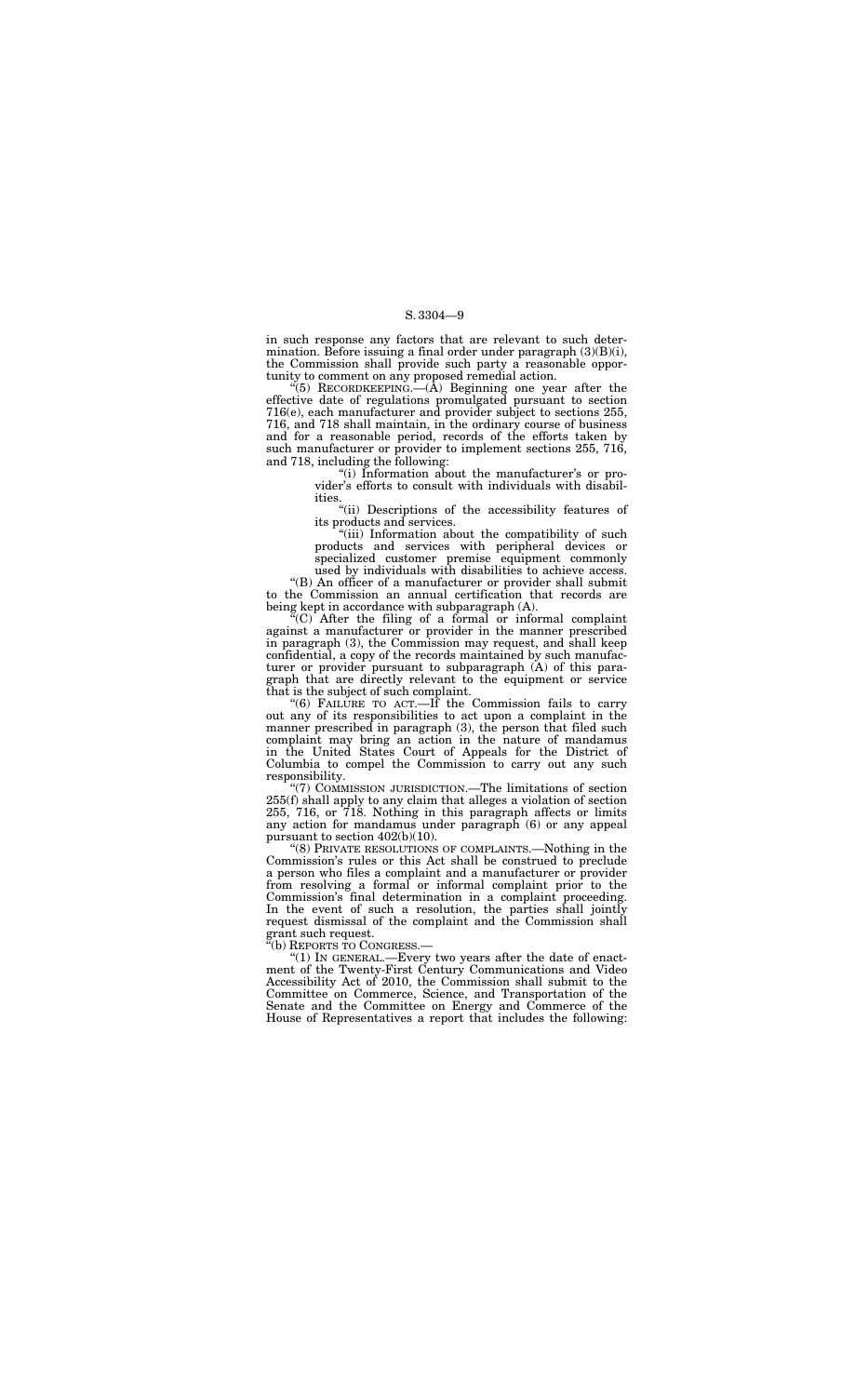''(A) An assessment of the level of compliance with sections 255, 716, and 718.

''(B) An evaluation of the extent to which any accessibility barriers still exist with respect to new communications technologies.

" $(D)$  A description of the actions taken to resolve such complaints under this section, including forfeiture penalties assessed.

 $E(E)$  The length of time that was taken by the Commission to resolve each such complaint.

''(C) The number and nature of complaints received pursuant to subsection (a) during the two years that are the subject of the report.

"(2) PUBLIC COMMENT REQUIRED.—The Commission shall seek public comment on its tentative findings prior to submission to the Committees of the report under this subsection. ''(c) COMPTROLLER GENERAL ENFORCEMENT STUDY.—

''(F) The number, status, nature, and outcome of any actions for mandamus filed pursuant to subsection  $(a)(6)$ and the number, status, nature, and outcome of any appeals filed pursuant to section 402(b)(10).

 $(A)$  The Commission's compliance with the requirements of this section, including the Commission's level of compliance with the deadlines established under and pursuant to this section and deadlines for acting on complaints pursuant to subsection (a).

" $(B)$  Whether the enforcement actions taken by the Commission pursuant to this section have been appropriate and effective in ensuring compliance with this section.

''(G) An assessment of the effect of the requirements of this section on the development and deployment of new communications technologies.

 $\mathrm{``(D)}$  Whether, and to what extent (if any), the requirements of this section have an effect on the development and deployment of new communications technologies.

''(1) IN GENERAL.—The Comptroller General shall conduct a study to consider and evaluate the following:

"(2) REPORT.—Not later than 5 years after the date of enactment of the Twenty-First Century Communications and Video Accessibility Act of 2010, the Comptroller General shall submit to the Committee on Commerce, Science, and Transportation of the Senate and the Committee on Energy and Commerce of the House of Representatives a report on the results of the study required by paragraph (1), with recommendations for how the enforcement process and measures under this section may be modified or improved.

''(C) Whether the enforcement provisions under this section are adequate to ensure compliance with this section.

''(d) CLEARINGHOUSE.—Within one year after the date of enactment of the Twenty-First Century Communications and Video Accessibility Act of 2010, the Commission shall, in consultation with the Architectural and Transportation Barriers Compliance Board, the National Telecommunications and Information Administration, trade associations, and organizations representing individuals with disabilities, establish a clearinghouse of information on the availability of accessible products and services and accessibility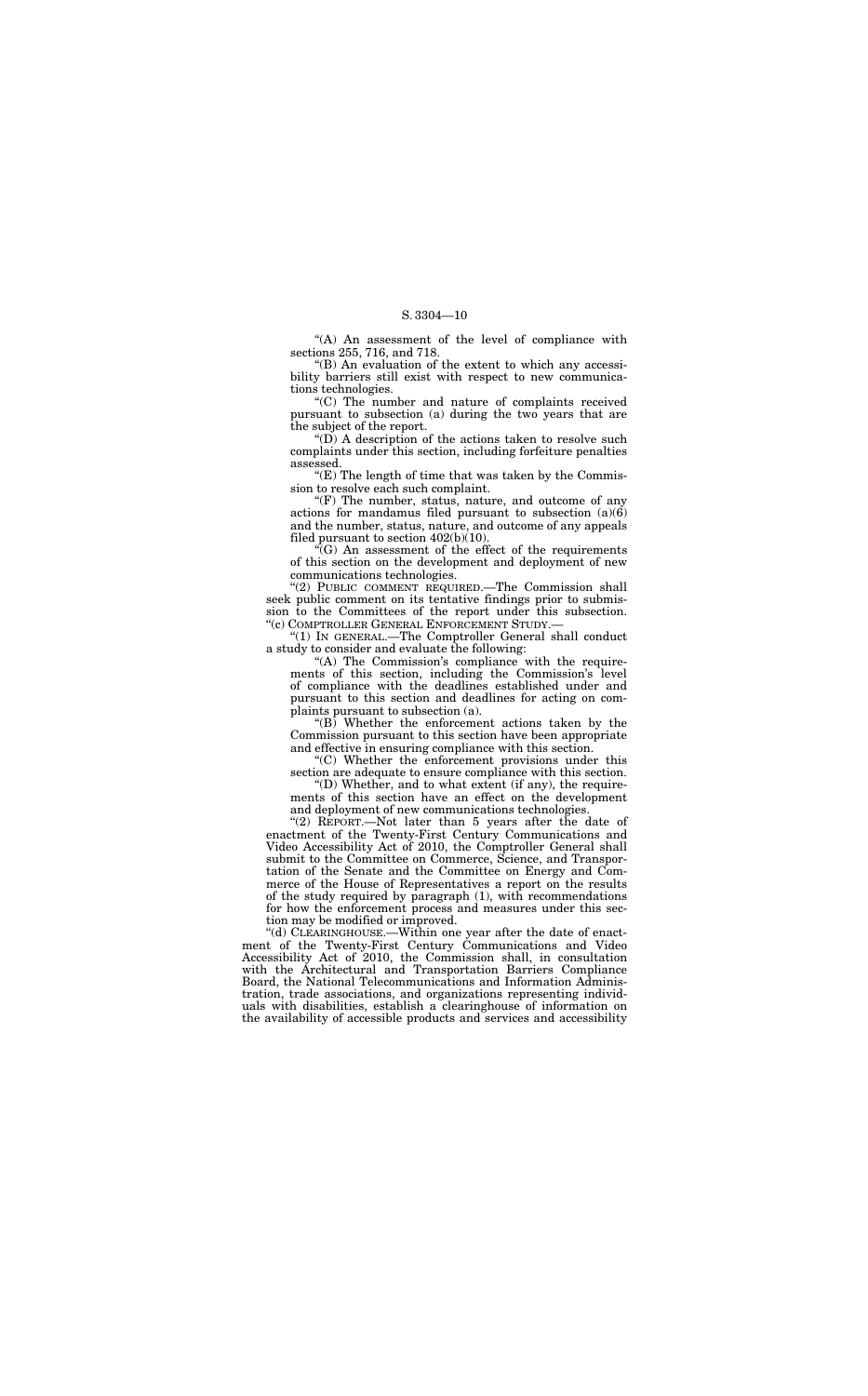solutions required under sections 255, 716, and 718. Such information shall be made publicly available on the Commission's website and by other means, and shall include an annually updated list of products and services with access features.

''(e) OUTREACH AND EDUCATION.—Upon establishment of the clearinghouse of information required under subsection (d), the Commission, in coordination with the National Telecommunications and Information Administration, shall conduct an informational and educational program designed to inform the public about the availability of the clearinghouse and the protections and remedies available under sections 255, 716, and 718.

"(a) ACCESSIBILITY.-If a manufacturer of a telephone used with public mobile services (as such term is defined in section  $710(b)(4)(B)$  includes an Internet browser in such telephone, or if a provider of mobile service arranges for the inclusion of a browser in telephones to sell to customers, the manufacturer or provider shall ensure that the functions of the included browser (including the ability to launch the browser) are accessible to and usable by individuals who are blind or have a visual impairment, unless doing so is not achievable, except that this subsection shall not impose any requirement on such manufacturer or provider—

#### **''SEC. 718. INTERNET BROWSERS BUILT INTO TELEPHONES USED WITH PUBLIC MOBILE SERVICES.**

"(1) to make accessible or usable any Internet browser other than a browser that such manufacturer or provider includes or arranges to include in the telephone; or

"(2) to make Internet content, applications, or services accessible or usable (other than enabling individuals with disabilities to use an included browser to access such content, applications, or services).

"(1) ensuring that the telephone or services that such manufacture or provider offers is accessible to and usable by individuals with disabilities without the use of third party applications, peripheral devices, software, hardware, or customer premises equipment; or

" $(2)$  using third party applications, peripheral devices, software, hardware, or customer premises equipment that is available to the consumer at nominal cost and that individuals with disabilities can access."

(c) TITLE V AMENDMENTS.—Section  $503(b)(2)$  of such Act  $(47)$ U.S.C. 503(b)(2)) is amended by adding after subparagraph (E) the following:

" $(F)$  Subject to paragraph  $(5)$  of this section, if the violator is a manufacturer or service provider subject to the requirements of section 255, 716, or 718, and is determined by the Commission to have violated any such requirement, the manufacturer or provider shall be liable to the United States for a forfeiture penalty of not more than \$100,000 for each violation or each day of a continuing violation, except that the amount

''(b) INDUSTRY FLEXIBILITY.—A manufacturer or provider may satisfy the requirements of subsection (a) with respect to such telephone or services by—

(b) EFFECTIVE DATE FOR SECTION 718.—Section 718 of the Communications Act of 1934, as added by subsection (a), shall take effect 3 years after the date of enactment of this Act.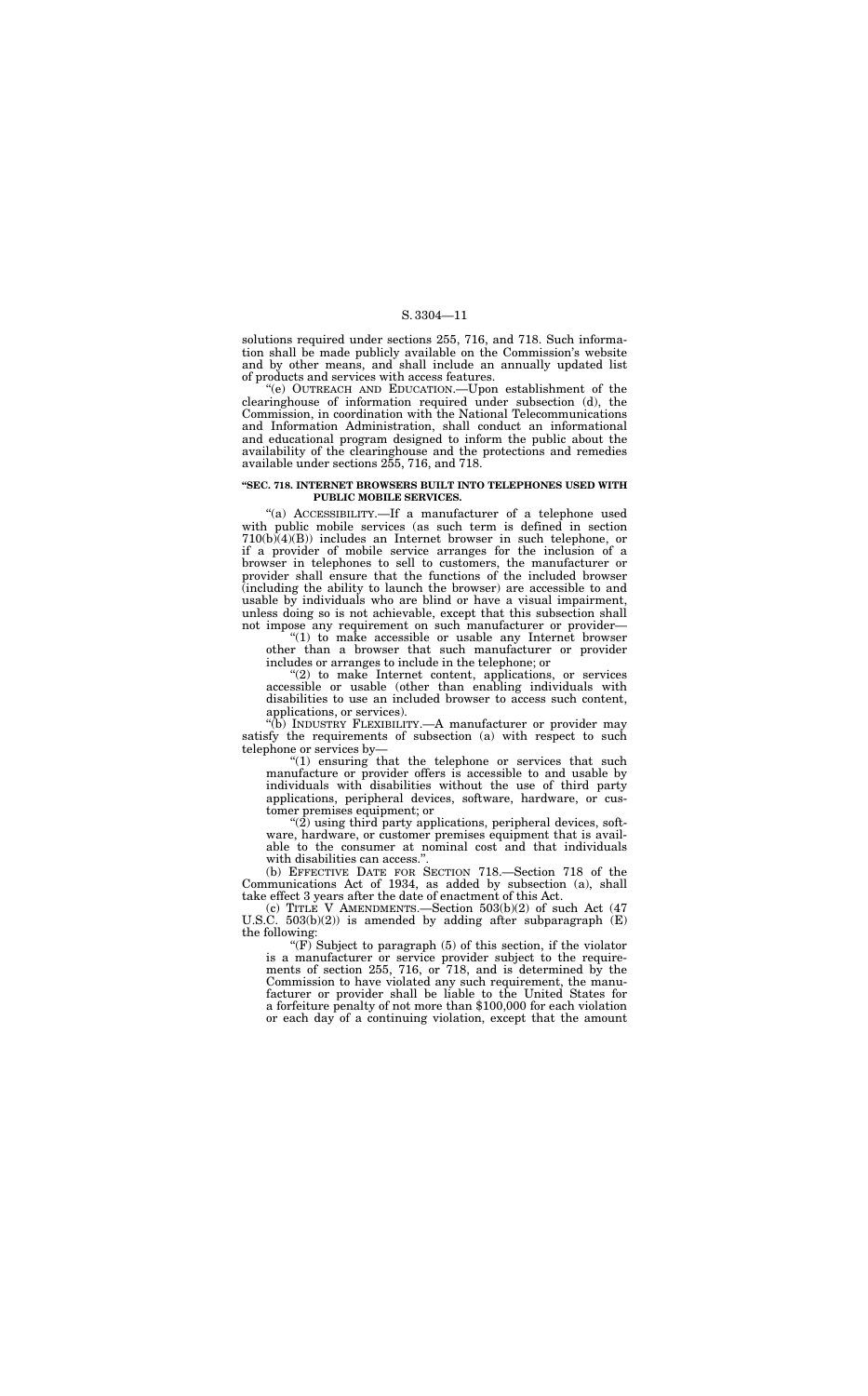assessed for any continuing violation shall not exceed a total of \$1,000,000 for any single act or failure to act.''.

(d) REVIEW OF COMMISSION DETERMINATIONS.—Section 402(b) of such Act (47 U.S.C. 402(b)) is amended by adding the following new paragraph:

 $(10)$  By any person who is aggrieved or whose interests are adversely affected by a determination made by the Commission under section  $717(a)(3)$ .".

#### **SEC. 105. RELAY SERVICES FOR DEAF-BLIND INDIVIDUALS.**

Title VII of the Communications Act of 1934, as amended by section 104, is further amended by adding at the end the following:

#### **''SEC. 719. RELAY SERVICES FOR DEAF-BLIND INDIVIDUALS.**

(a) ESTABLISHMENT.—For the purpose of achieving equal access to emergency services by individuals with disabilities, as a part of the migration to a national Internet protocol-enabled emergency network, not later than 60 days after the date of enactment of this Act, the Chairman of the Commission shall establish an advisory committee, to be known as the Emergency Access Advisory Committee (referred to in this section as the "Advisory Committee").

''(a) IN GENERAL.—Within 6 months after the date of enactment of the Equal Access to 21st Century Communications Act, the Commission shall establish rules that define as eligible for relay service support those programs that are approved by the Commission for the distribution of specialized customer premises equipment designed to make telecommunications service, Internet access service, and advanced communications, including interexchange services and advanced telecommunications and information services, accessible by individuals who are deaf-blind.

''(b) INDIVIDUALS WHO ARE DEAF-BLIND DEFINED.—For purposes of this subsection, the term 'individuals who are deaf-blind' has the same meaning given such term in the Helen Keller National Center Act, as amended by the Rehabilitation Act Amendments of 1992 (29 U.S.C. 1905(2)).

''(c) ANNUAL AMOUNT.—The total amount of support the Commission may provide from its interstate relay fund for any fiscal year may not exceed \$10,000,000.''.

## **SEC. 106. EMERGENCY ACCESS ADVISORY COMMITTEE.**

(b) MEMBERSHIP.—As soon as practicable after the date of enactment of this Act, the Chairman of the Commission shall appoint the members of the Advisory Committee, ensuring a balance between individuals with disabilities and other stakeholders, and shall designate two such members as the co-chairs of the Committee. Members of the Advisory Committee shall be selected from the following groups:

(1) STATE AND LOCAL GOVERNMENT AND EMERGENCY RESPONDER REPRESENTATIVES.—Representatives of State and local governments and representatives of emergency response providers, selected from among individuals nominated by national organizations representing such governments and representatives.

(2) SUBJECT MATTER EXPERTS.—Individuals who have the technical knowledge and expertise to serve on the Advisory Committee in the fulfillment of its duties, including representatives of—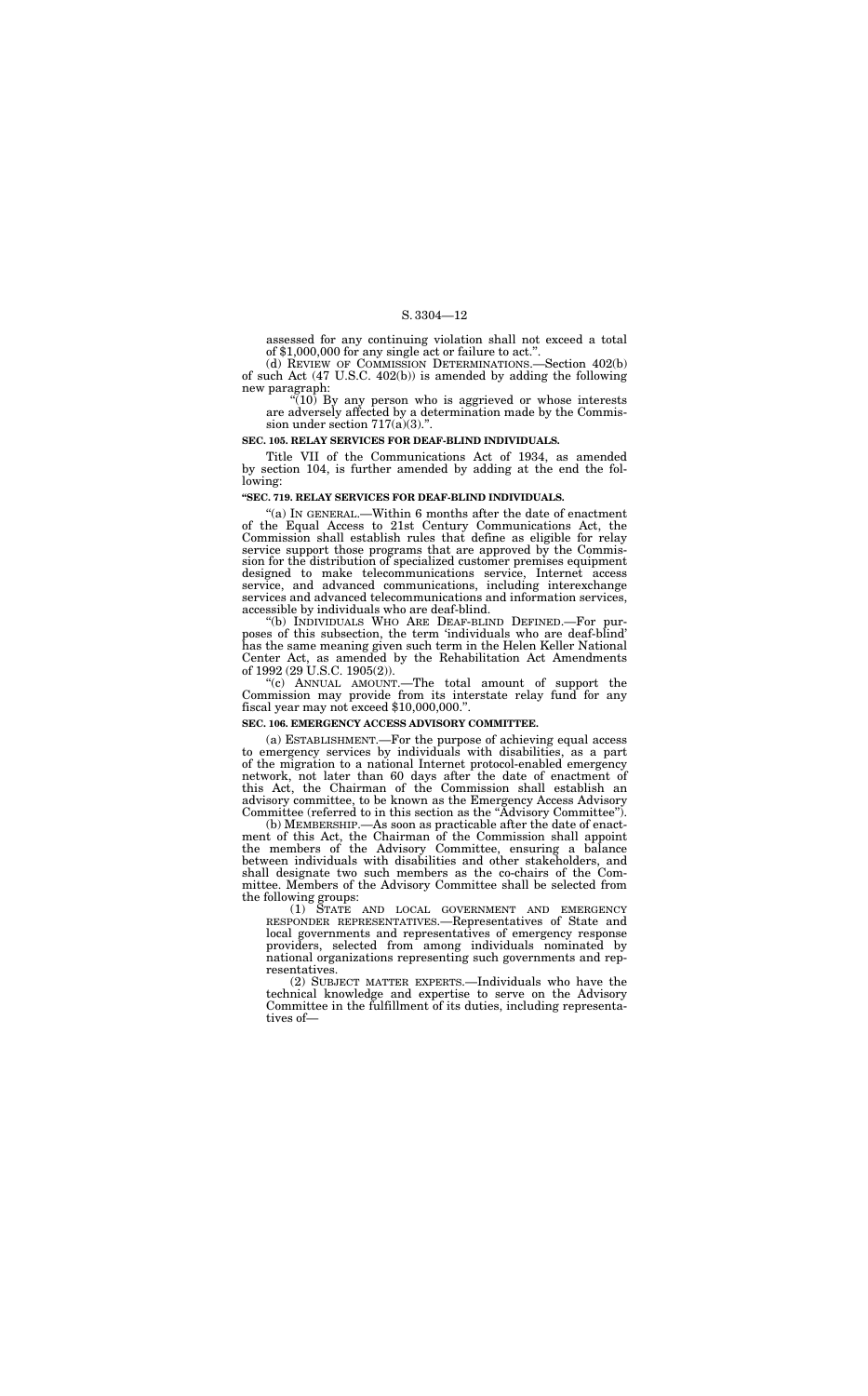(A) providers of interconnected and non-interconnected VoIP services;

(B) vendors, developers, and manufacturers of systems, facilities, equipment, and capabilities for the provision of interconnected and non-interconnected VoIP services;

(C) national organizations representing individuals with disabilities and senior citizens;

(D) Federal agencies or departments responsible for the implementation of the Next Generation E 9–1–1 system;

(E) the National Institute of Standards and Technology; and

(F) other individuals with such technical knowledge and expertise.

(3) REPRESENTATIVES OF OTHER STAKEHOLDERS AND INTERESTED PARTIES.—Representatives of such other stakeholders and interested and affected parties as the Chairman of the Commission determines appropriate.

(c) DEVELOPMENT OF RECOMMENDATIONS.—Within 1 year after the completion of the member appointment process by the Chairman of the Commission pursuant to subsection (b), the Advisory Committee shall conduct a national survey of individuals with disabilities, seeking input from the groups described in subsection (b)(2), to determine the most effective and efficient technologies and methods by which to enable access to emergency services by individuals with disabilities and shall develop and submit to the Commission recommendations to implement such technologies and methods, including recommendations—

(1) with respect to what actions are necessary as a part of the migration to a national Internet protocol-enabled network to achieve reliable, interoperable communication transmitted over such network that will ensure access to emergency services by individuals with disabilities;

(2) for protocols, technical capabilities, and technical requirements to ensure the reliability and interoperability necessary to ensure access to emergency services by individuals with disabilities;

(3) for the establishment of technical standards for use by public safety answering points, designated default answering points, and local emergency authorities;

(4) for relevant technical standards and requirements for communication devices and equipment and technologies to enable the use of reliable emergency access;

(5) for procedures to be followed by IP-enabled network providers to ensure that such providers do not install features, functions, or capabilities that would conflict with technical standards;

(6) for deadlines by which providers of interconnected and non-interconnected VoIP services and manufacturers of equipment used for such services shall achieve the actions required in paragraphs (1) through (5), where achievable, and for the possible phase out of the use of current-generation TTY technology to the extent that this technology is replaced with more effective and efficient technologies and methods to enable access to emergency services by individuals with disabilities;

(7) for the establishment of rules to update the Commission's rules with respect to 9–1–1 services and E–911 services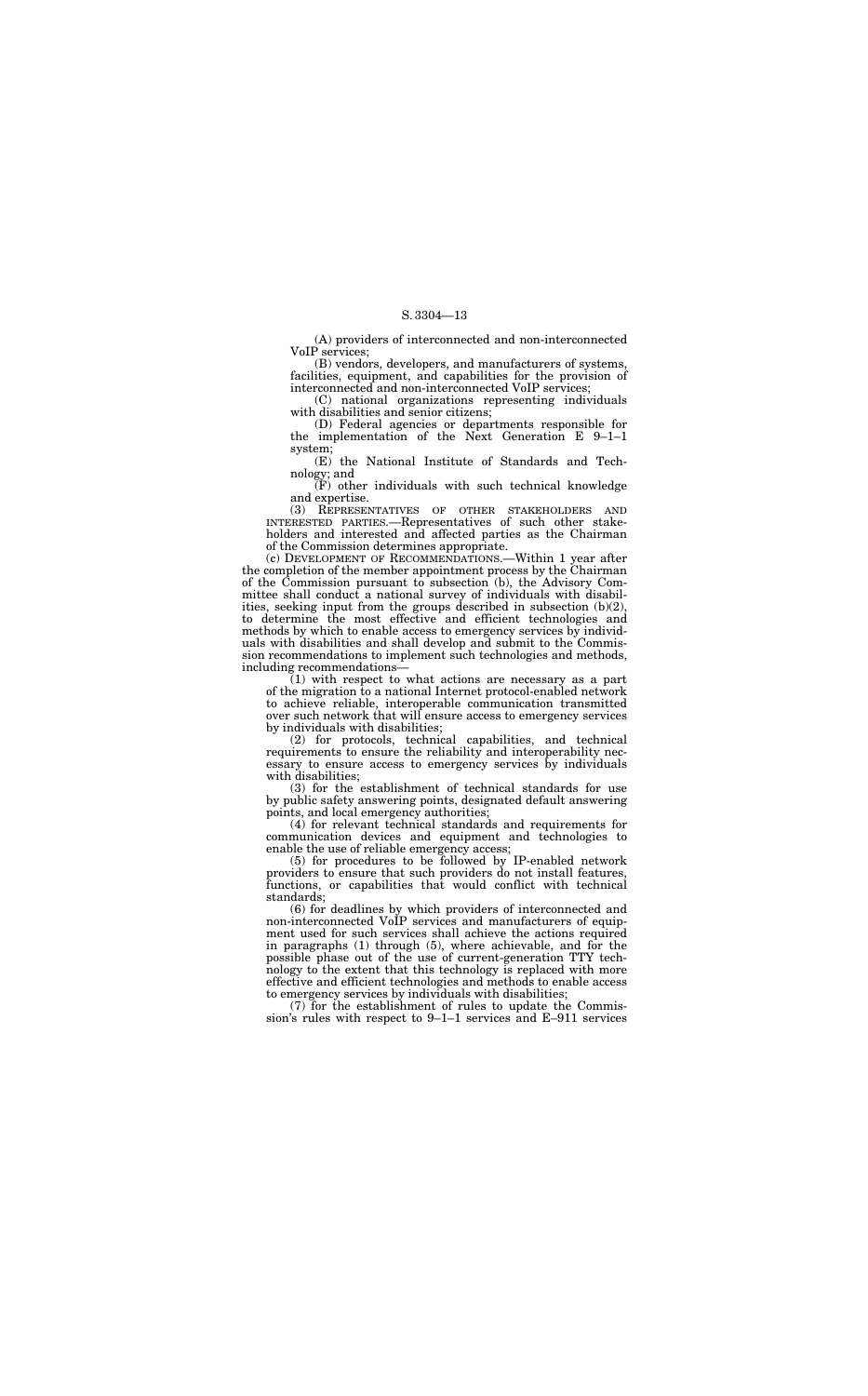(as defined in section  $158(e)(4)$  of the National Telecommunications and Information Administration Organization Act (47 U.S.C. 942(e)(4))), for users of telecommunications relay services as new technologies and methods for providing such relay services are adopted by providers of such relay services; and

(8) that take into account what is technically and economically feasible.

(d) MEETINGS.—

(1) INITIAL MEETING.—The initial meeting of the Advisory Committee shall take place not later than 45 days after the completion of the member appointment process by the Chairman of the Commission pursuant to subsection (b).

(2) OTHER MEETINGS.—After the initial meeting, the Advisory Committee shall meet at the call of the chairs, but no less than monthly until the recommendations required pursuant to subsection (c) are completed and submitted.

(3) NOTICE; OPEN MEETINGS.—Any meetings held by the Advisory Committee shall be duly noticed at least 14 days in advance and shall be open to the public. (e) RULES.—

(1) QUORUM.—One-third of the members of the Advisory Committee shall constitute a quorum for conducting business of the Advisory Committee.

(2) the term "Chairman" means the Chairman of the Federal Communications Commission; and

(2) SUBCOMMITTEES.—To assist the Advisory Committee in carrying out its functions, the chair may establish appropriate subcommittees composed of members of the Advisory Committee and other subject matter experts as determined to be necessary.

(3) ADDITIONAL RULES.—The Advisory Committee may adopt other rules as needed.

(f) FEDERAL ADVISORY COMMITTEE ACT.—The Federal Advisory Committee Act (5 U.S.C. App.) shall not apply to the Advisory Committee.

(g) IMPLEMENTING RECOMMENDATIONS.—The Commission shall have the authority to promulgate regulations to implement the recommendations proposed by the Advisory Committee, as well as any other regulations, technical standards, protocols, and procedures as are necessary to achieve reliable, interoperable communication that ensures access by individuals with disabilities to an Internet protocol-enabled emergency network, where achievable and technically feasible.

(h) DEFINITIONS.—In this section—

(1) the term ''Commission'' means the Federal Communications Commission;

(3) except as otherwise expressly provided, other terms have the meanings given such terms in section 3 of the Communications Act of 1934 (47 U.S.C. 153).

## **TITLE II—VIDEO PROGRAMMING**

## **SEC. 201. VIDEO PROGRAMMING AND EMERGENCY ACCESS ADVISORY COMMITTEE.**

(a) ESTABLISHMENT.—Not later than 60 days after the date of enactment of this Act, the Chairman shall establish an advisory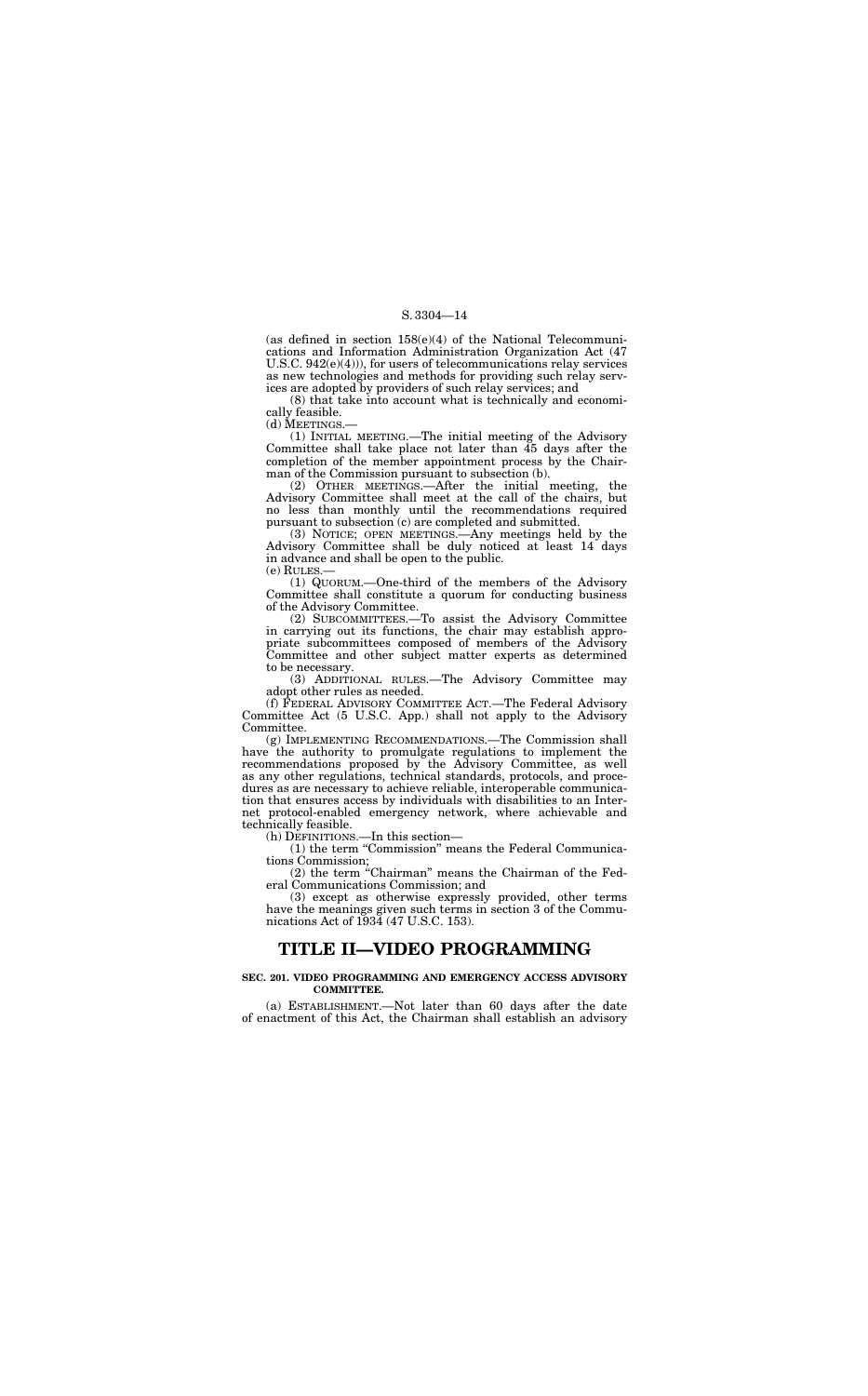committee to be known as the Video Programming and Emergency Access Advisory Committee.

(b) MEMBERSHIP.—As soon as practicable after the date of enactment of this Act, the Chairman shall appoint individuals who have the technical knowledge and engineering expertise to serve on the Advisory Committee in the fulfillment of its duties, including the following:

(1) Representatives of distributors and providers of video programming or a national organization representing such distributors.

(2) Representatives of vendors, developers, and manufacturers of systems, facilities, equipment, and capabilities for the provision of video programming delivered using Internet protocol or a national organization representing such vendors, developers, or manufacturers.

(3) Representatives of manufacturers of consumer electronics or information technology equipment or a national organization representing such manufacturers.

(4) Representatives of video programming producers or a national organization representing such producers.

(5) Representatives of national organizations representing accessibility advocates, including individuals with disabilities and the elderly.

(6) Representatives of the broadcast television industry or a national organization representing such industry.

(7) Other individuals with technical and engineering expertise, as the Chairman determines appropriate.

(c) COMMISSION OVERSIGHT.—The Chairman shall appoint a member of the Commission's staff to moderate and direct the work of the Advisory Committee.

(d) TECHNICAL STAFF.—The Commission shall appoint a member of the Commission's technical staff to provide technical assistance to the Advisory Committee.

(e) DEVELOPMENT OF RECOMMENDATIONS.—

(1) CLOSED CAPTIONING REPORT.—Within 6 months after the date of the first meeting of the Advisory Committee, the Advisory Committee shall develop and submit to the Commission a report that includes the following:

(A) A recommended schedule of deadlines for the provision of closed captioning service.

(B) An identification of the performance requirement for protocols, technical capabilities, and technical procedures needed to permit content providers, content distributors, Internet service providers, software developers, and device manufacturers to reliably encode, transport, receive, and render closed captions of video programming, except for consumer generated media, delivered using Internet protocol.

(C) An identification of additional protocols, technical capabilities, and technical procedures beyond those available as of the date of enactment of the Twenty-First Century Communications and Video Accessibility Act of 2010 for the delivery of closed captions of video programming, except for consumer generated media, delivered using Internet protocol that are necessary to meet the performance objectives identified under subparagraph (B).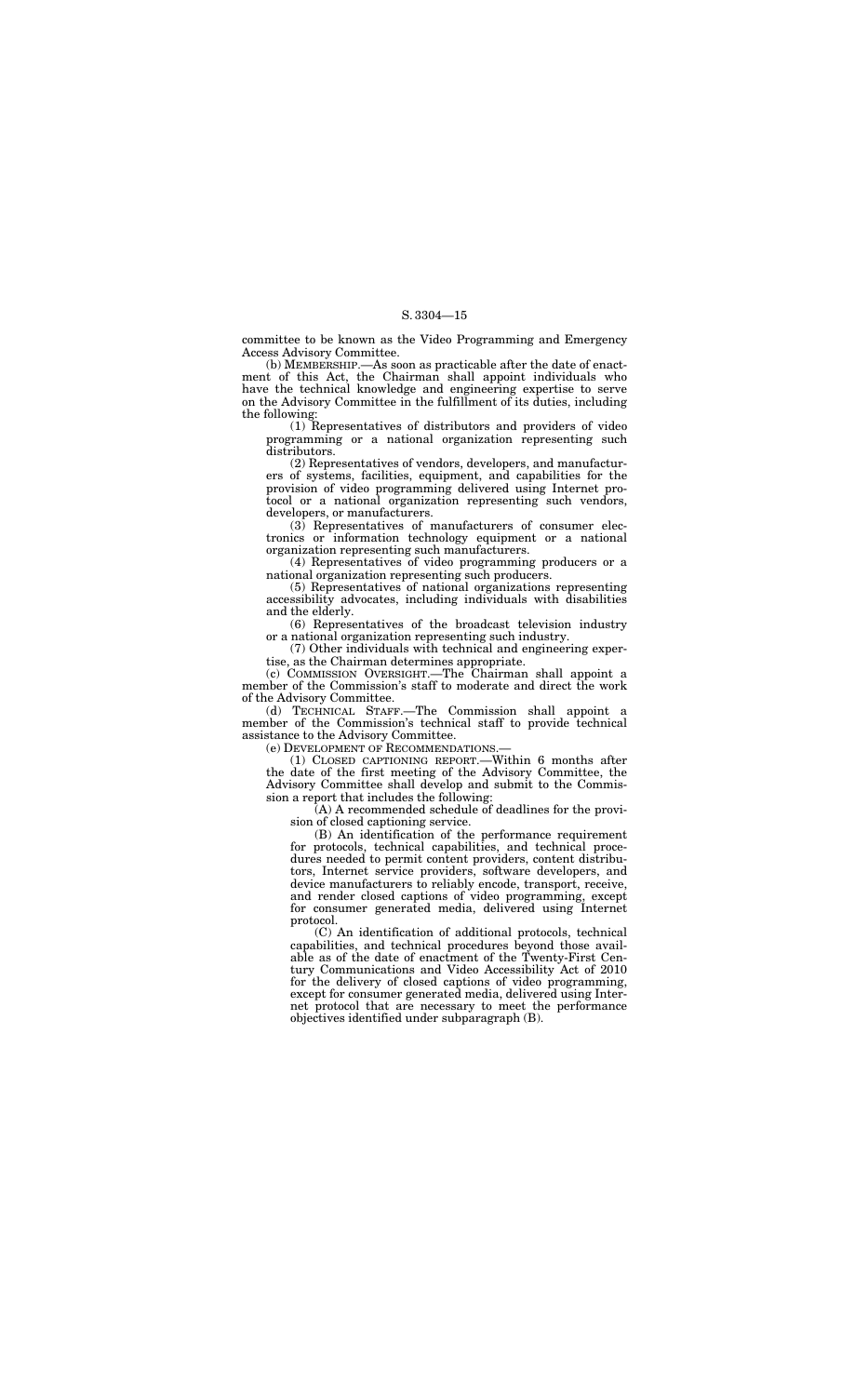(D) A recommendation for technical standards to address the performance objectives identified in subparagraph (B).

(E) A recommendation for any regulations that may be necessary to ensure compatibility between video programming, except for consumer generated media, delivered using Internet protocol and devices capable of receiving and displaying such programming in order to facilitate access to closed captions.

(2) VIDEO DESCRIPTION, EMERGENCY INFORMATION, USER INTERFACES, AND VIDEO PROGRAMMING GUIDES AND MENUS.— Within 18 months after the date of enactment of this Act, the Advisory Committee shall develop and submit to the Commission a report that includes the following:

(A) A recommended schedule of deadlines for the provision of video description and emergency information.

(B) An identification of the performance requirement for protocols, technical capabilities, and technical procedures needed to permit content providers, content distributors, Internet service providers, software developers, and device manufacturers to reliably encode, transport, receive, and render video descriptions of video programming, except for consumer generated media, and emergency information delivered using Internet protocol or digital broadcast television.

(G) With respect to user interfaces, a recommendation for the standards, protocols, and procedures used to enable on-screen text menus and other visual indicators used to access the functions on an apparatus described in subparagraph  $(F)$  to be accompanied by audio output so that such

(C) An identification of additional protocols, technical capabilities, and technical procedures beyond those available as of the date of enactment of the Twenty-First Century Communications and Video Accessibility Act of 2010 for the delivery of video descriptions of video programming, except for consumer generated media, and emergency information delivered using Internet protocol that are necessary to meet the performance objectives identified under subparagraph (B).

(D) A recommendation for technical standards to address the performance objectives identified in subparagraph (B).

(E) A recommendation for any regulations that may be necessary to ensure compatibility between video programming, except for consumer generated media, delivered using Internet protocol and devices capable of receiving and displaying such programming, except for consumer generated media, in order to facilitate access to video descriptions and emergency information.

(F) With respect to user interfaces, a recommendation for the standards, protocols, and procedures used to enable the functions of apparatus designed to receive or display video programming transmitted simultaneously with sound (including apparatus designed to receive or display video programming transmitted by means of services using Internet protocol) to be accessible to and usable by individuals with disabilities.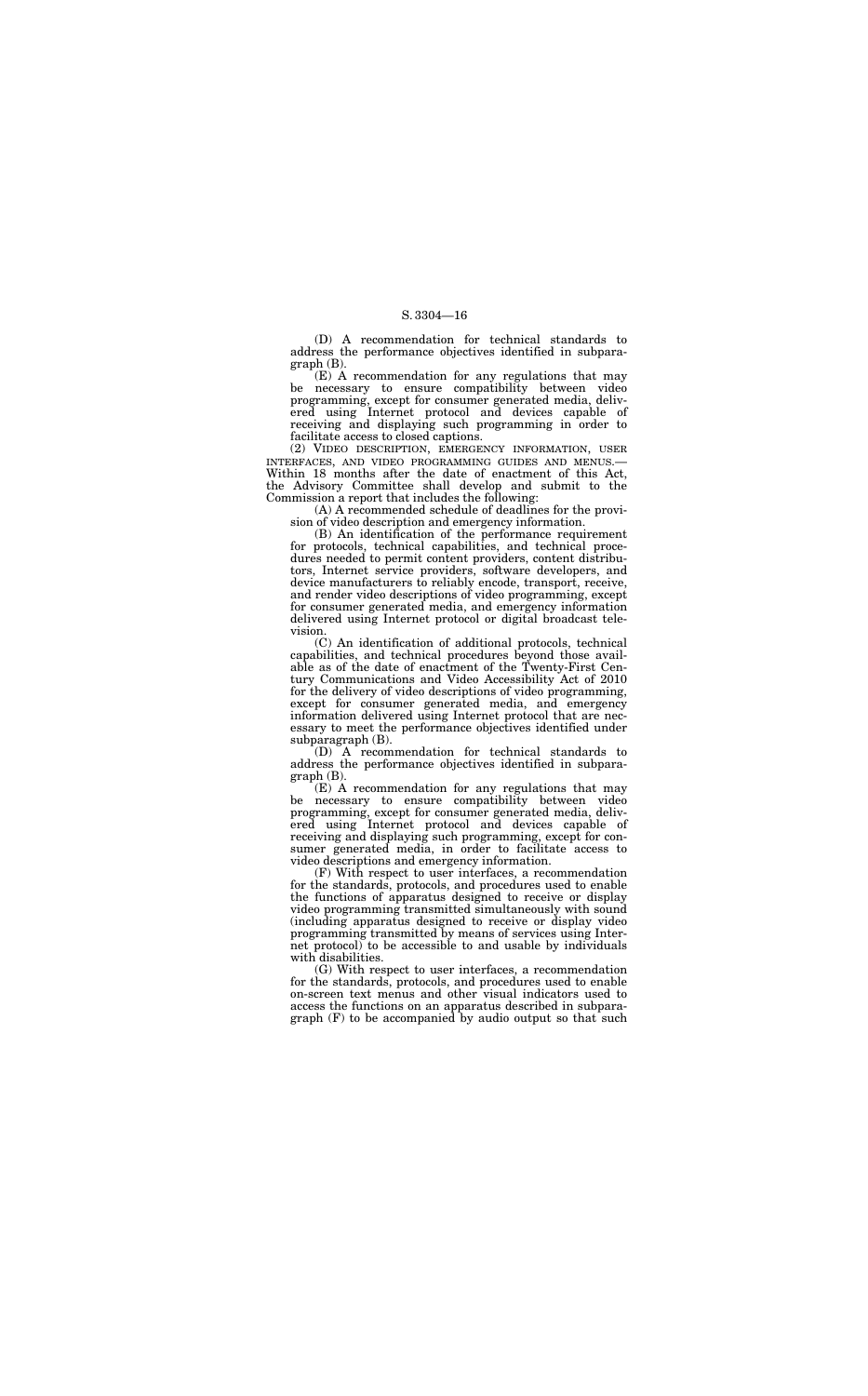menus or indicators are accessible to and usable by individuals with disabilities.

(H) With respect to video programming guides and menus, a recommendation for the standards, protocols, and procedures used to enable video programming information and selection provided by means of a navigation device, guide, or menu to be accessible in real-time by individuals who are blind or visually impaired.

(3) CONSIDERATION OF WORK BY STANDARD-SETTING ORGANIZATIONS.—The recommendations of the advisory committee shall, insofar as possible, incorporate the standards, protocols, and procedures that have been adopted by recognized industry standard-setting organizations for each of the purposes described in paragraphs (1) and (2).

(f) MEETINGS.—

(1) INITIAL MEETING.—The initial meeting of the Advisory Committee shall take place not later than 180 days after the date of the enactment of this Act.

(2) OTHER MEETINGS.—After the initial meeting, the Advisory Committee shall meet at the call of the Chairman.

(3) NOTICE; OPEN MEETINGS.—Any meeting held by the Advisory Committee shall be noticed at least 14 days before such meeting and shall be open to the public.

(g) PROCEDURAL RULES.—

(1) QUORUM.—The presence of one-third of the members of the Advisory Committee shall constitute a quorum for conducting the business of the Advisory Committee.

" $(1)$  REINSTATEMENT OF REGULATIONS.—On the day that is 1 year after the date of enactment of the Twenty-First Century Communications and Video Accessibility Act of 2010, the Commission shall, after a rulemaking, reinstate its video description regulations contained in the Implementation of Video Description of Video Programming Report and Order (15 F.C.C.R. 15,230 (2000)), recon. granted in part and denied in part,  $(16 \text{ F.C.C.R. } 1251 \ (2001))$ , modified as provided in paragraph (2).

"(2) MODIFICATIONS TO REINSTATED REGULATIONS.—Such regulations shall be modified only as follows:

(2) SUBCOMMITTEES.—To assist the Advisory Committee in carrying out its functions, the Chairman may establish appropriate subcommittees composed of members of the Advisory Committee and other subject matter experts.

(3) ADDITIONAL PROCEDURAL RULES.—The Advisory Committee may adopt other procedural rules as needed.

(h) FEDERAL ADVISORY COMMITTEE ACT.—The Federal Advisory Committee Act (5 U.S.C. App.) shall not apply to the Advisory Committee.

#### **SEC. 202. VIDEO DESCRIPTION AND CLOSED CAPTIONING.**

(a) VIDEO DESCRIPTION.—Section 713 of the Communications Act of 1934 (47 U.S.C. 613) is amended—

(1) by striking subsections (f) and (g);

(2) by redesignating subsection (h) as subsection (j); and (3) by inserting after subsection (e) the following:

''(f) VIDEO DESCRIPTION.—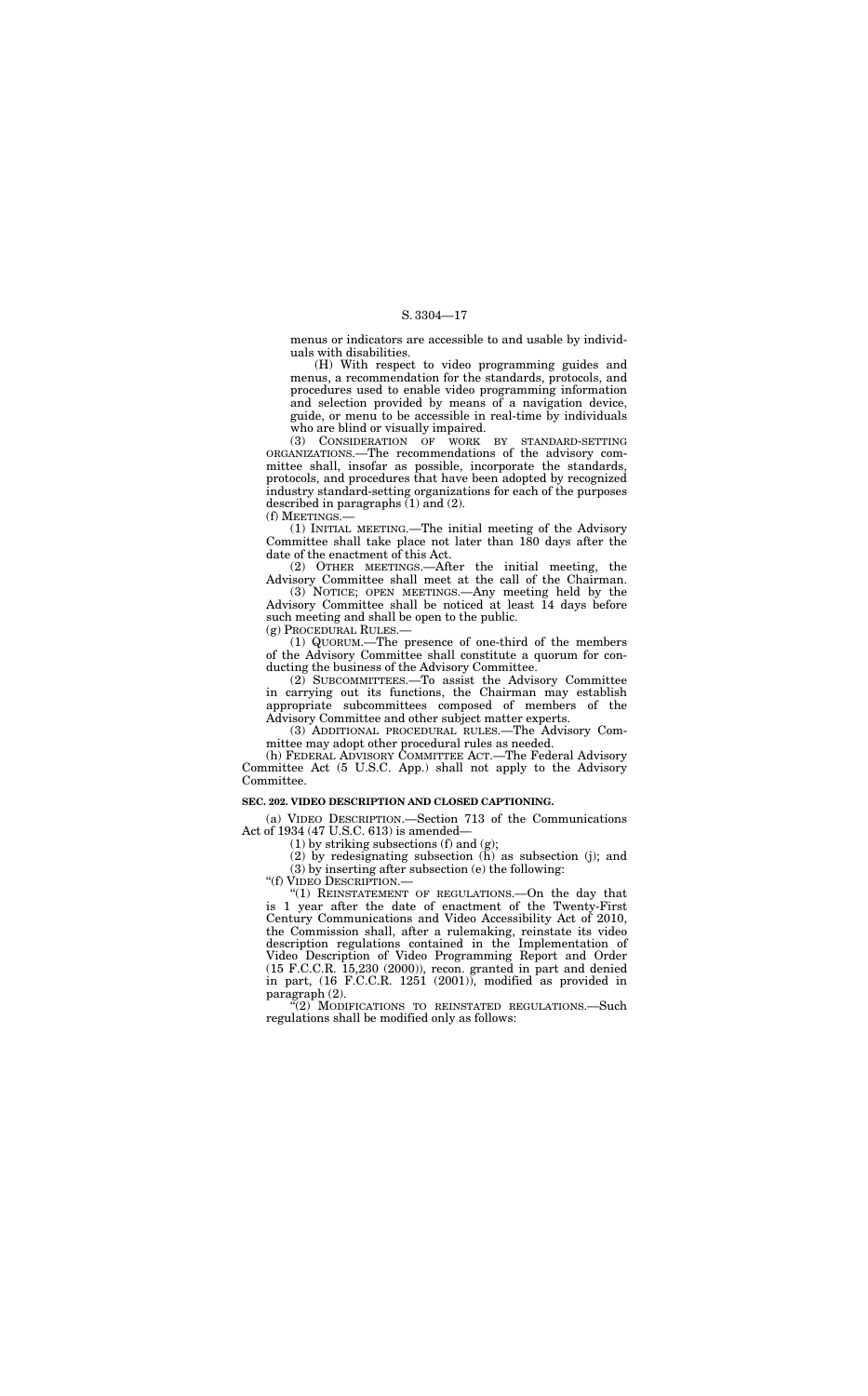''(B) The Commission shall update the list of the top 25 designated market areas, the list of the top 5 national nonbroadcast networks that at least 50 hours per quarter of prime time programming that is not exempt under this paragraph, and the beginning calendar quarter for which compliance shall be calculated.

''(A) The regulations shall apply to video programming, as defined in subsection (h), insofar as and programming is transmitted for display on television in digital format.

 $\mathbf{H}^{\mu}(\mathbf{E})$  The regulations shall not apply to live or nearlive programming.

''(C) The regulations may permit a provider of video programming or a program owner to petition the Commission for an exemption from the requirements of this section upon a showing that the requirements contained in this section be economically burdensome.

 $\sqrt[n]{(F)}$  The regulations shall provide for an appropriate phased schedule of deadlines for compliance.

''(3) INQUIRIES ON FURTHER VIDEO DESCRIPTION REQUIRE- MENTS.—The Commission shall commence the following inquiries not later than 1 year after the completion of the phase-in of the reinstated regulations and shall report to Congress 1 year thereafter on the findings for each of the following:<br>"(A) VIDEO DESCRIPTION IN TELEVISION PROGRAM-

''(D) The Commission may exempt from the regulations established pursuant to paragraph (1) a service, class of services, program, class of programs, equipment, or class of equipment for which the Commission has determined that the application of such regulations would be economically burdensome for the provider of such service, program, or equipment.

''(G) The Commission shall consider extending the exemptions and limitations in the reinstated regulations for technical capability reasons to all providers and owners of video programming.

''(A) VIDEO DESCRIPTION IN TELEVISION PROGRAM- MING.—The availability, use, and benefits of video description on video programming distributed on television, the technical and creative issues associated with providing such video description, and the financial costs of providing such video description for providers of video programming and program owners.

''(B) VIDEO DESCRIPTION IN VIDEO PROGRAMMING DISTRIBUTED ON THE INTERNET.—The technical and operational issues, costs, and benefits of providing video descriptions for video programming that is delivered using Internet protocol.

"(4) CONTINUING COMMISSION AUTHORITY.—

''(A) IN GENERAL.—The Commission may not issue additional regulations unless the Commission determines, at least 2 years after completing the reports required in para $graph(3)$ , that the need for and benefits of providing video description for video programming, insofar as such programming is transmitted for display on television, are greater than the technical and economic costs of providing such additional programming.

''(B) LIMITATION.—If the Commission makes the determination under subparagraph (A) and issues additional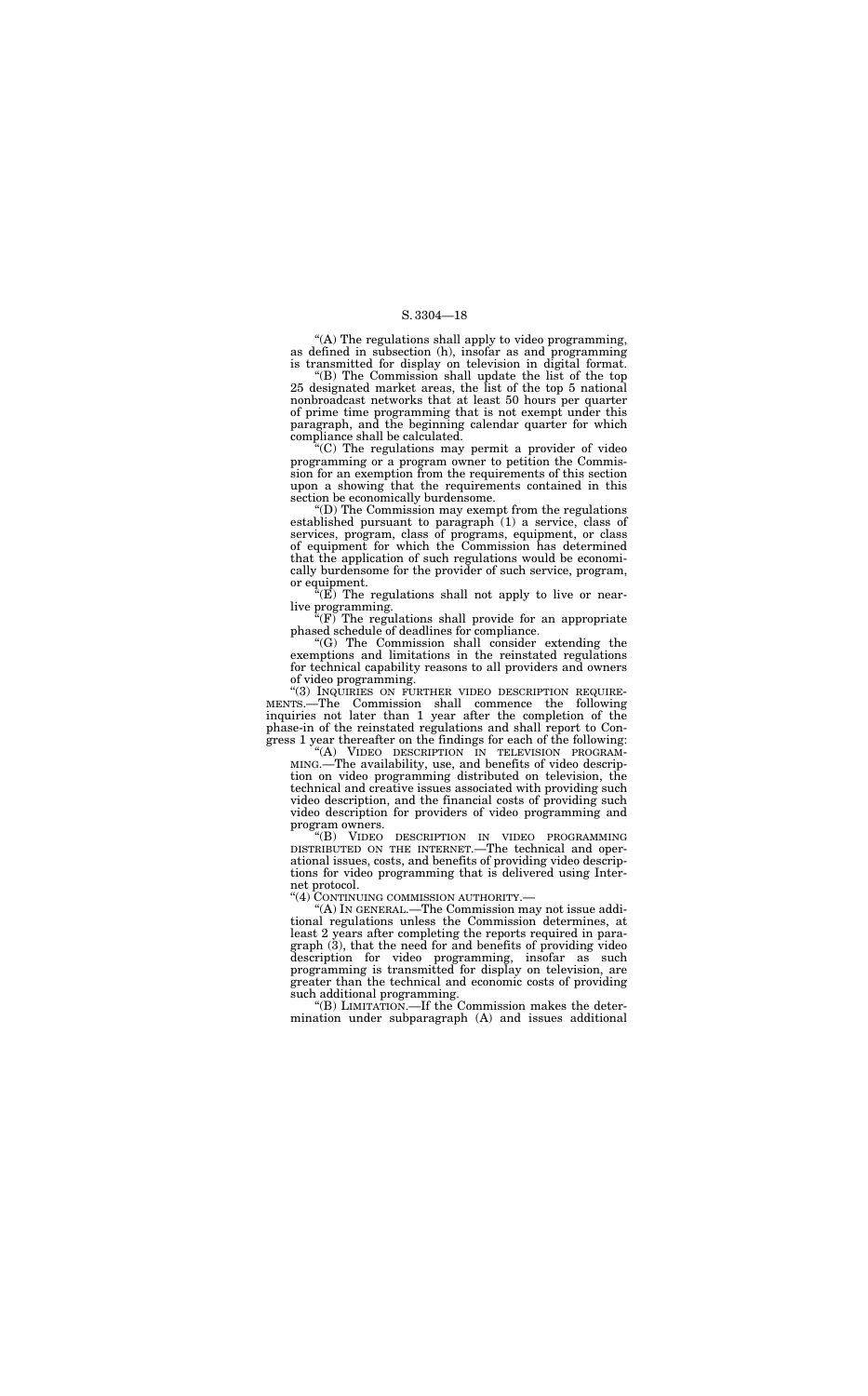regulations, the Commission may not increase, in total, the hour requirement for additional described programming by more than 75 percent of the requirement in the regulations reinstated under paragraph (1).

''(C) APPLICATION TO DESIGNATED MARKET AREAS.—

''(i) IN GENERAL.—After the Commission completes the reports on video description required in paragraph (3), the Commission shall phase in the video description regulations for the top 60 designated market areas, except that the Commission may grant waivers to entities in specific designated market areas where it deems appropriate.

"(iii) REPORT.--Nine years after the date of enactment of the Twenty-First Century Communications and Video Accessibility Act of 2010, the Commission shall submit to the Committee on Energy of the House of Representatives and the Committee on Commerce, Science, and Transportation of the Senate a report assessing—

 $\sqrt[\mu]{(I)}$  the types of described video programming that is available to consumers;

''(ii) PHASE-IN DEADLINE.—The phase-in described in clause (i) shall be completed not later than 6 years after the date of enactment of the Twenty-First Century Communications and Video Accessibility Act of 2010.

benefits to consumers of such programming;

"(VII) the need for additional described programming in designated market areas outside the top 60.

''(II) consumer use of such programming;

''(III) the costs to program owners, providers, and distributors of creating such programming;

"(IV) the potential costs to program owners, providers, and distributors in designated market areas outside of the top 60 of creating such programming;<br>"(V) the

''(VI) the amount of such programming currently available; and

''(iv) ADDITIONAL MARKET AREAS.—Ten years after the date of enactment of the Twenty-First Century Communications and Video Accessibility Act of 2010, the Commission shall have the authority, based upon the findings, conclusions, and recommendations contained in the report under clause (iii), to phase in the video description regulations for up to an additional 10 designated market areas each year—

''(I) if the costs of implementing the video description regulations to program owners, providers, and distributors in those additional markets are reasonable, as determined by the Commission; and

''(II) except that the Commission may grant waivers to entities in specific designated market areas where it deems appropriate.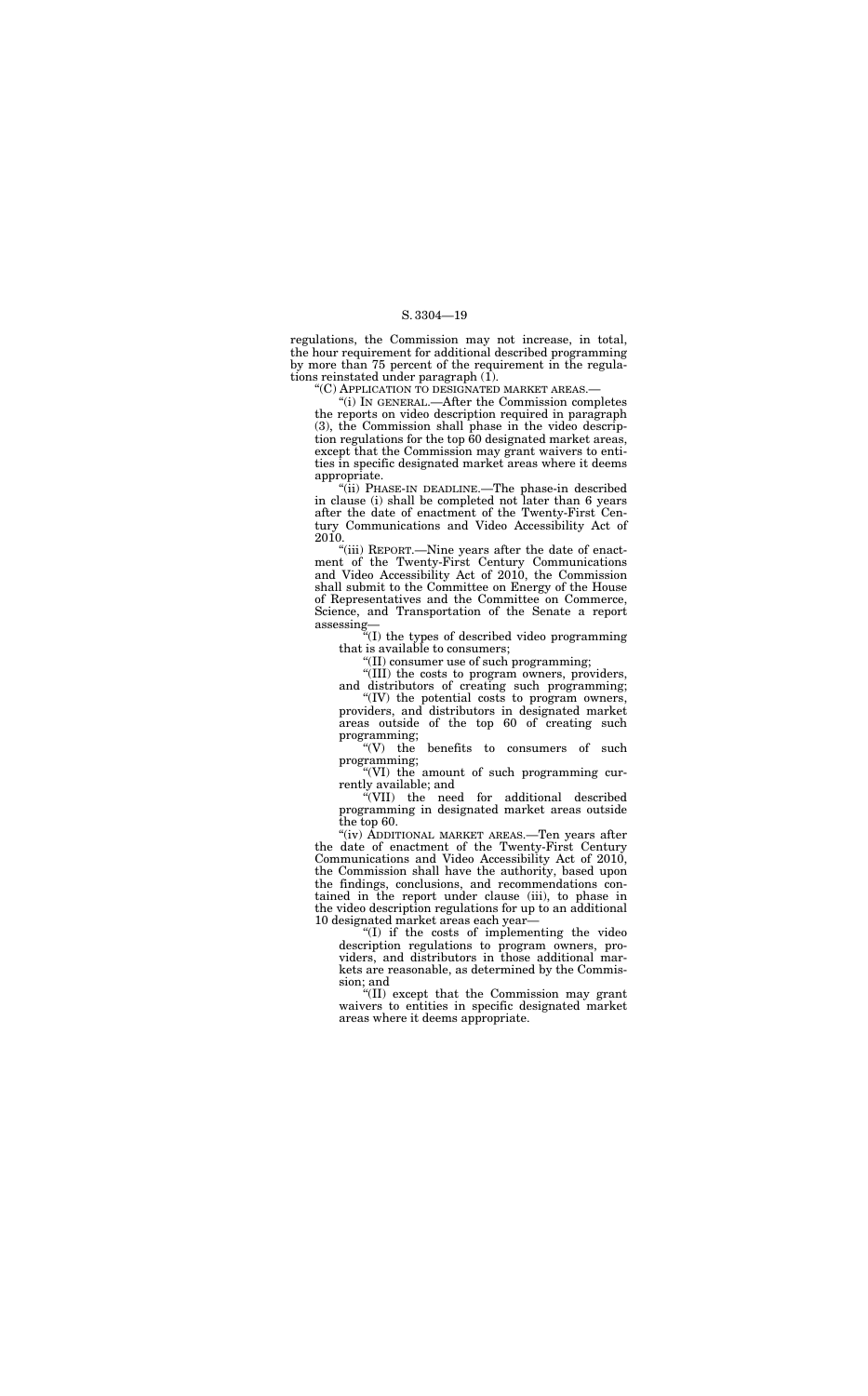''(g) EMERGENCY INFORMATION.—Not later than 1 year after the Advisory Committee report under subsection  $(e)(2)$  is submitted to the Commission, the Commission shall complete a proceeding to—

''(1) identify methods to convey emergency information (as that term is defined in section 79.2 of title 47, Code of Federal Regulations) in a manner accessible to individuals who are blind or visually impaired; and

"(2) promulgate regulations that require video programming providers and video programming distributors (as those terms are defined in section 79.1 of title 47, Code of Federal Regulations) and program owners to convey such emergency information in a manner accessible to individuals who are blind or visually impaired.

''(h) DEFINITIONS.—For purposes of this section, section 303, and section 330:

"(1) IN GENERAL.—The regulations prescribed pursuant to subsection (b) shall include an appropriate schedule of deadlines for the provision of closed captioning of video programming once published or exhibited on television.

(2) DEADLINES FOR PROGRAMMING DELIVERED USING INTER-NET PROTOCOL.— ''(A) REGULATIONS ON CLOSED CAPTIONING ON VIDEO

''(1) VIDEO DESCRIPTION.—The term 'video description' means the insertion of audio narrated descriptions of a television program's key visual elements into natural pauses between the program's dialogue.

''(2) VIDEO PROGRAMMING.—The term 'video programming' means programming by, or generally considered comparable to programming provided by a television broadcast station, but not including consumer-generated media (as defined in section 3).

(b) CLOSED CAPTIONING ON VIDEO PROGRAMMING DELIVERED USING INTERNET PROTOCOL.—Section 713 of such Act is further amended by striking subsection (c) and inserting the following:

> PROGRAMMING DELIVERED USING INTERNET PROTOCOL.—Not later than 6 months after the submission of the report to the Commission required by subsection (e)(1) of the Twenty-First Century Communications and Video Accessibility Act of 2010, the Commission shall revise its regulations to require the provision of closed captioning on video programming delivered using Internet protocol that was published or exhibited on television with captions after the effective date of such regulations.

> ''(B) SCHEDULE.—The regulations prescribed under this paragraph shall include an appropriate schedule of deadlines for the provision of closed captioning, taking into account whether such programming is prerecorded and edited for Internet distribution, or whether such programming is live or near-live and not edited for Internet distribution.

> ''(C) COST.—The Commission may delay or waive the regulation promulgated under subparagraph (A) to the extent the Commission finds that the application of the regulation to live video programming delivered using Internet protocol with captions after the effective date of such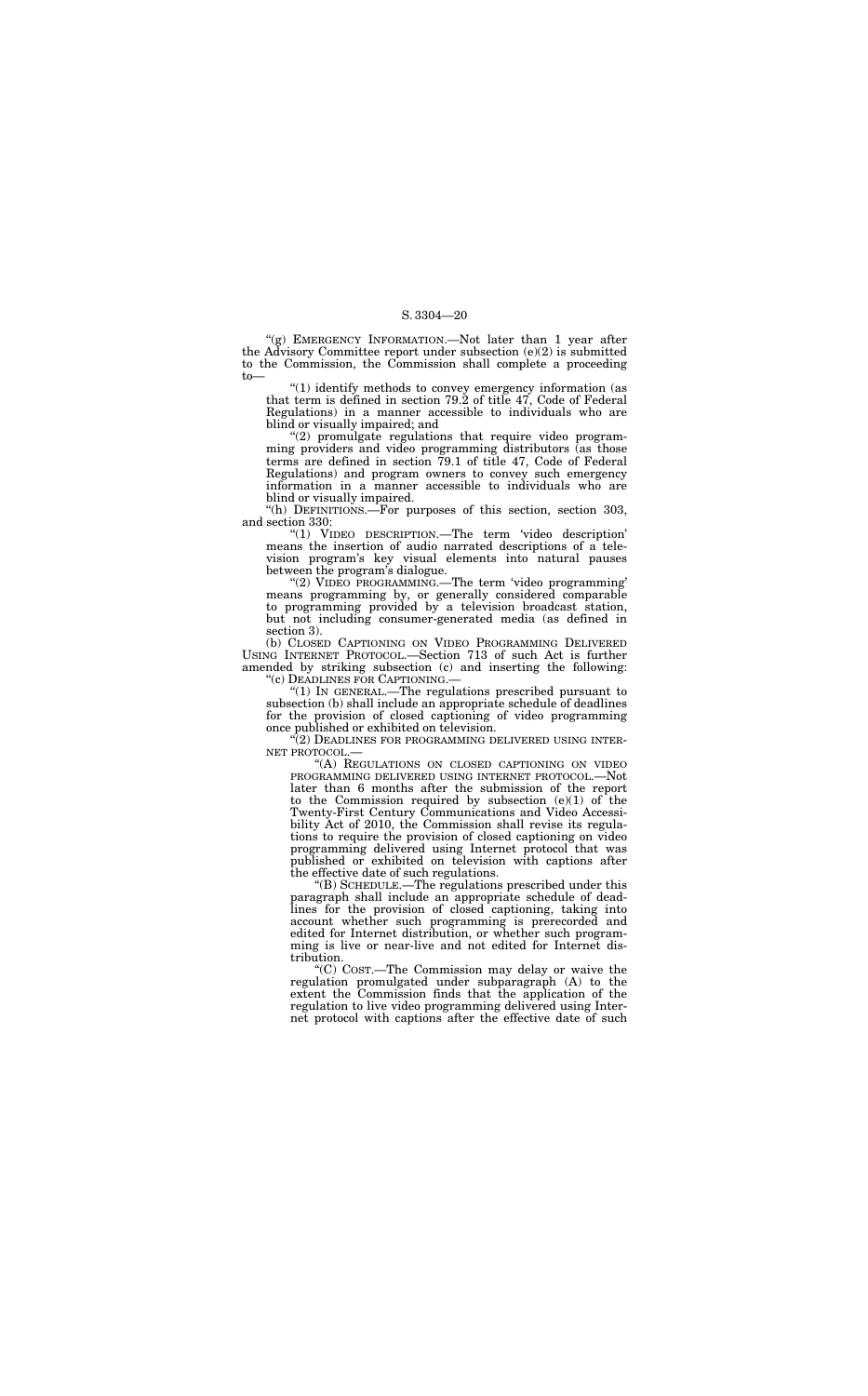regulations would be economically burdensome to providers of video programming or program owners.

''(D) REQUIREMENTS FOR REGULATIONS.—The regulations prescribed under this paragraph—

''(i) shall contain a definition of 'near-live programming' and 'edited for Internet distribution';

"(ii) may exempt any service, class of service, program, class of program, equipment, or class of equipment for which the Commission has determined that the application of such regulations would be economically burdensome for the provider of such service, program, or equipment;

"(iv) and describe the responsibilities of video programming providers or distributors and video programming owners;

''(iii) shall clarify that, for the purposes of implementation, of this subsection, the terms 'video programming distribution' and 'video programming providers' include an entity that makes available directly to the end user video programming through a distribution method that uses Internet protocol;

"(vii) shall provide that de minimis failure to comply with such regulations by a video programming provider or owner shall not be treated as a violation of the regulations.

''(3) ALTERNATE MEANS OF COMPLIANCE.—An entity may meet the requirements of this section through alternate means than those prescribed by regulations pursuant to subsection (b), as revised pursuant to paragraph  $(2)(A)$  of this subsection, if the requirements of this section are met, as determined by the Commission."

''(v) shall establish a mechanism to make available to video progamming providers and distributors information on video programming subject to the Act on an ongoing basis;

"(vi) shall consider that the video programming provider or distributor shall be deemed in compliance if such entity enables the rendering or pass through of closed captions and video description signals and make a good faith effort to identify video programming subject to the Act using the mechanism created in  $(v)$ ; and

"(3) a provider of video programming or program owner may petition the Commission for an exemption from the requirements of this section, and the Commission may grant such petition upon a showing that the requirements contained in this section would be economically burdensome. During the pendency of such a petition, such provider or owner shall be exempt from the requirements of this section. The Commission shall act to grant or deny any such petition, in whole or in part, within  $\tilde{6}$  months after the Commission receives such petition, unless the Commission finds that an extension of the 6-month period is necessary to determine whether such requirements are economically burdensome.''.

(c) CONFORMING AMENDMENT.—Section 713(d) of such Act is amended by striking paragraph (3) and inserting the following: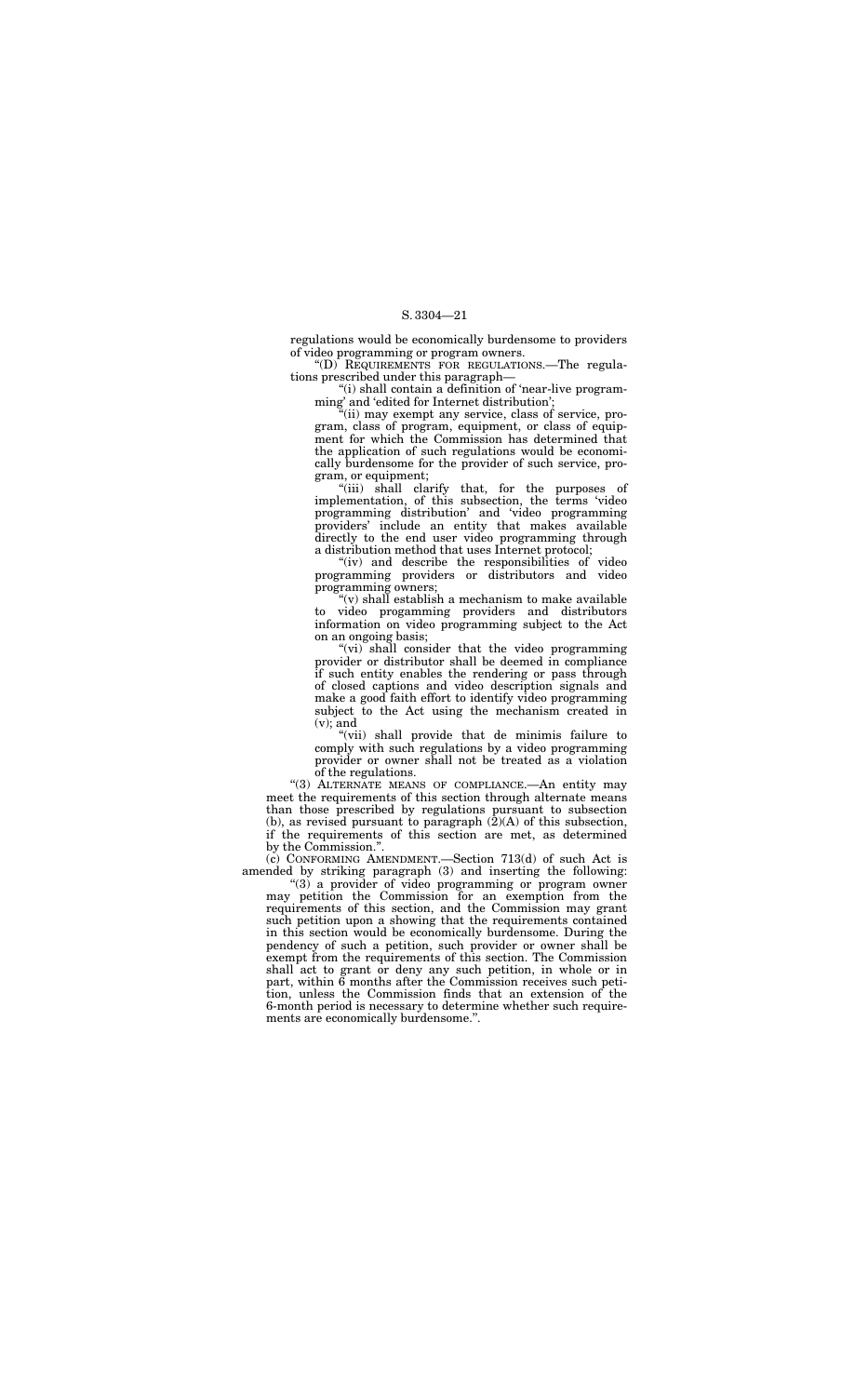#### **SEC. 203. CLOSED CAPTIONING DECODER AND VIDEO DESCRIPTION CAPABILITY.**

(a) AUTHORITY TO REGULATE.—Section 303(u) of the Communications Act of 1934 (47 U.S.C. 303(u)) is amended to read as follows:

''(u) Require that, if technically feasible—

" $(1)$  apparatus designed to receive or play back video programming transmitted simultaneously with sound, if such apparatus is manufactured in the United States or imported for use in the United States and uses a picture screen of any size—

"(A) be equipped with built-in closed caption decoder circuitry or capability designed to display closed-captioned video programming;

 $(C)$  have the capability to decode and make available emergency information (as that term is defined in section 79.2 of the Commission's regulations (47 CFR 79.2)) in a manner that is accessible to individuals who are blind or visually impaired; and

"(2) notwithstanding paragraph (1) of this subsection-''(A) apparatus described in such paragraph that

''(B) have the capability to decode and make available the transmission and delivery of video description services as required by regulations reinstated and modified pursuant to section 713(f); and

 $f(B)$  any apparatus or class of apparatus that are display-only video monitors with no playback capability are exempt from the requirements of such paragraph; and

 $f(i)$  primarily designed for activities other than receiving or playing back video programming transmitted simultaneously with sound; or

use a picture screen that is less than 13 inches in size meet the requirements of subparagraph (A), (B), or (C) of such paragraph only if the requirements of such subparagraphs are achievable (as defined in section 716);

 $(1)$  if achievable (as defined in section 716), apparatus designed to record video programming transmitted simultaneously with sound, if such apparatus is manufactured in the United States or imported for use in the United States, enable the rendering or the pass through of closed captions, video description signals, and emergency information (as that term is defined in section 79.2 of title 47,

''(C) the Commission shall have the authority, on its own motion or in response to a petition by a manufacturer, to waive the requirements of this subsection for any apparatus or class of apparatus—

''(ii) for equipment designed for multiple purposes, capable of receiving or playing video programming transmitted simultaneously with sound but whose essential utility is derived from other purposes.''.

(b) OTHER DEVICES.—Section 303 of the Communications Act of 1934 (47 U.S.C. 303) is further amended by adding at the end the following new subsection:

"(z) Require that-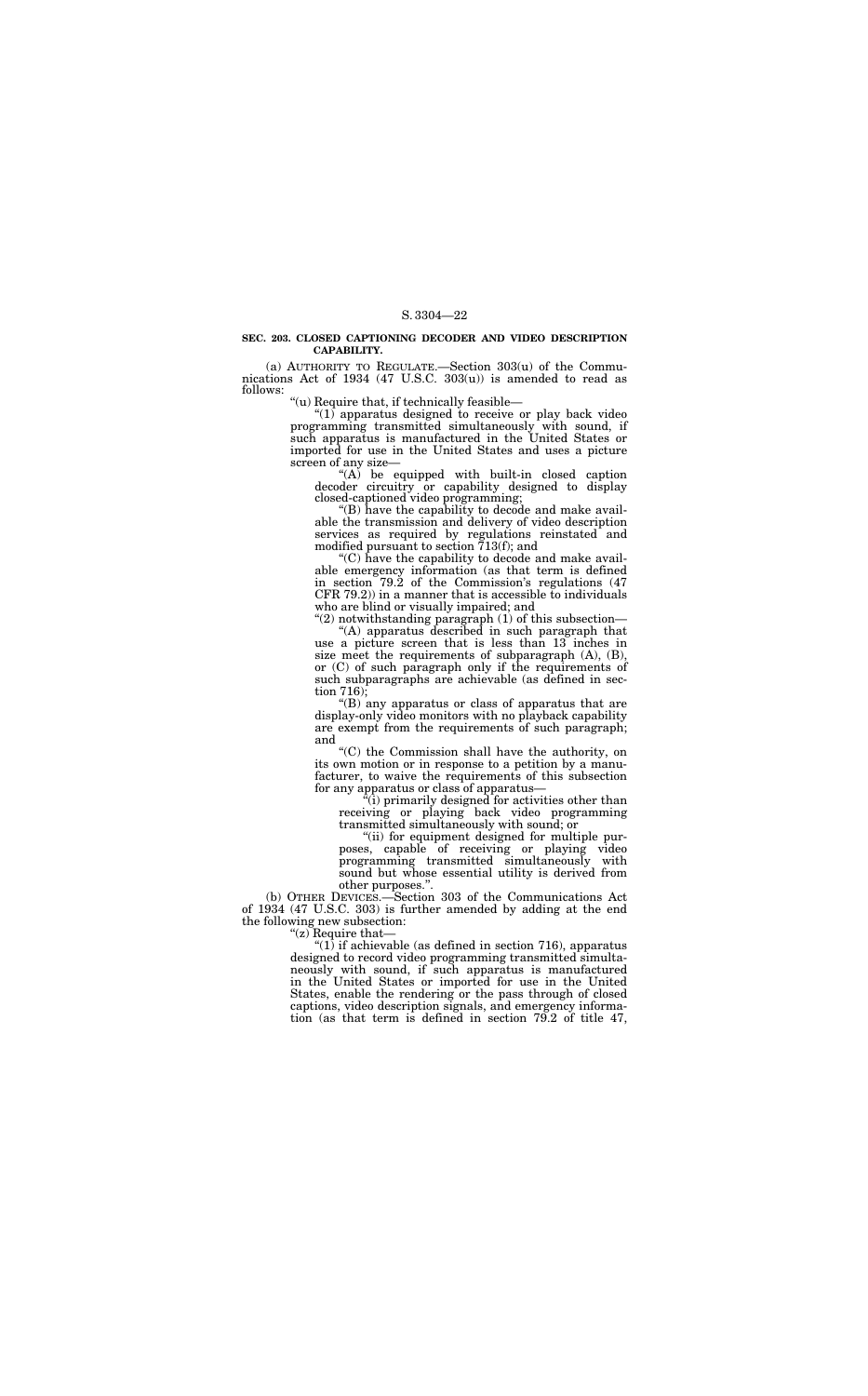Code of Federal Regulations) such that viewers are able to activate and de-activate the closed captions and video description as the video programming is played back on a picture screen of any size; and

 $\degree$ (2) interconnection mechanisms and standards for digital video source devices are available to carry from the source device to the consumer equipment the information necessary to permit or render the display of closed captions and to make encoded video description and emergency information audible.''.

(c) SHIPMENT IN COMMERCE.—Section 330(b) of the Communications Act of 1934 (47 U.S.C. 330(b)) is amended—

(1) by striking " $303(u)$ " in the first sentence and inserting " $303(u)$  and  $(z)$ "

(1) closed captioning within 6 months after the submission to the Commission of the Advisory Committee report required by section  $201(e)(1)$ ; and

(2) by striking the second sentence and inserting the following: "Such rules shall provide performance and display standards for such built-in decoder circuitry or capability designed to display closed captioned video programming, the transmission and delivery of video description services, and the conveyance of emergency information as required by section 303 of this Act.''; and

(3) in the fourth sentence, by striking ''closed-captioning service continues" and inserting "closed-captioning service and video description service continue''.

(d) IMPLEMENTING REGULATIONS.—The Federal Communications Commission shall prescribe such regulations as are necessary to implement the requirements of sections  $303(u)$ ,  $303(z)$ , and  $330(b)$ of the Communications Act of 1934, as amended by this section, including any technical standards, protocols, and procedures needed for the transmission of—

> " $(1)$  if achievable (as defined in section 716) that digital apparatus designed to receive or play back video programming transmitted in digital format simultaneously with sound, including apparatus designed to receive or display video programming transmitted in digital format using Internet protocol, be designed, developed, and fabricated so that control of appropriate built-in apparatus functions are accessible to and usable by individuals who are blind or visually impaired, except that the Commission may not

(2) video description and emergency information within 18 months after the submission to the Commission of the Advisory Committee report required by section 201(e)(2).

(e) ALTERNATE MEANS OF COMPLIANCE.—An entity may meet the requirements of sections  $303(u)$ ,  $303(z)$ , and  $330(b)$  of the Communications Act of 1934 through alternate means than those prescribed by regulations pursuant to subsection (d) if the requirements of those sections are met, as determined by the Commission.

#### **SEC. 204. USER INTERFACES ON DIGITAL APPARATUS.**

(a) AMENDMENT.—Section 303 of the Communications Act of 1934 (47 U.S.C. 303) is further amended by adding after subsection (z), as added by section 203 of this Act, the following new subsection: ''(aa) Require—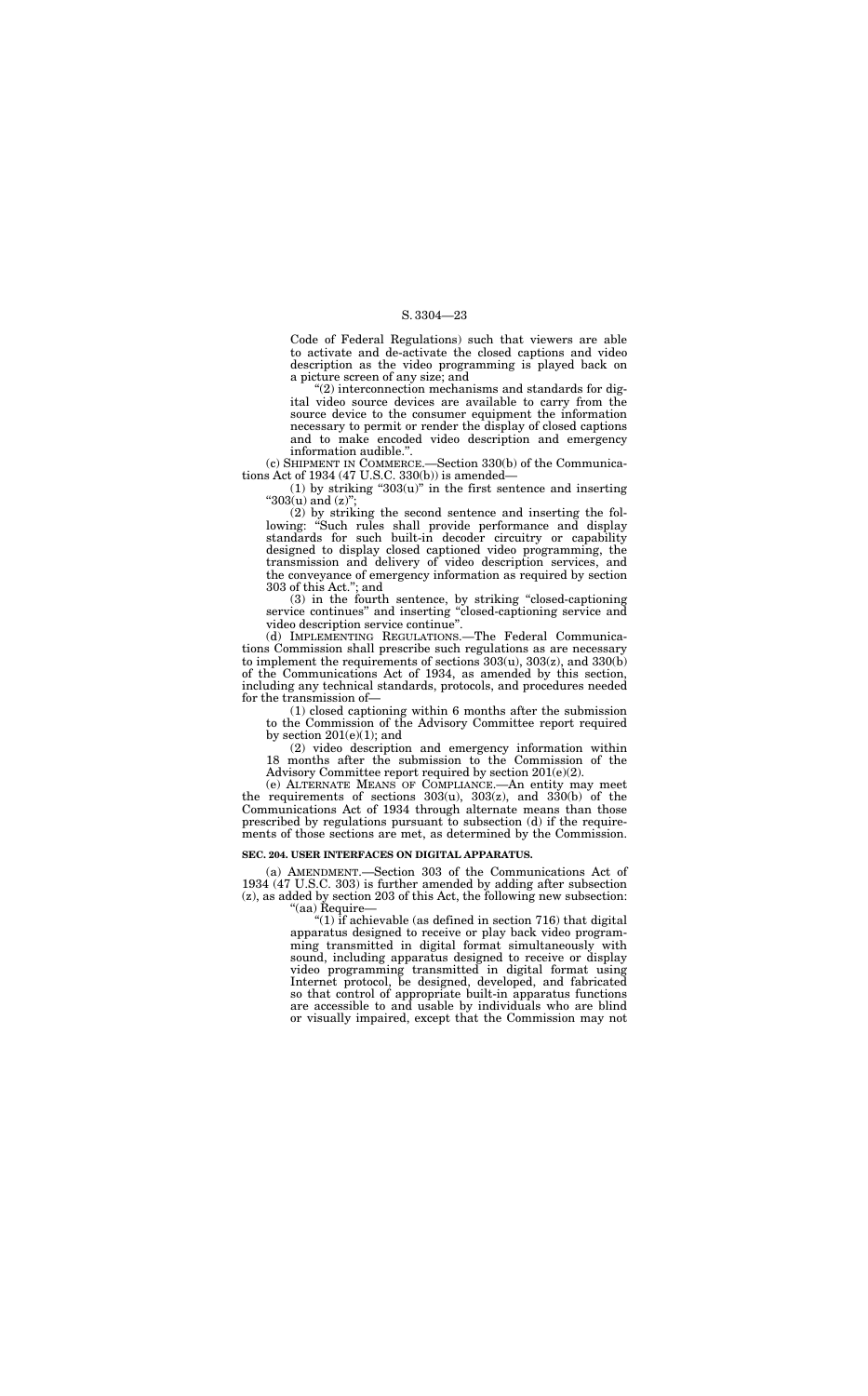specify the technical standards, protocols, procedures, and other technical requirements for meeting this requirement;

" $(2)$  that if on-screen text menus or other visual indicators built in to the digital apparatus are used to access the functions of the apparatus described in paragraph (1), such functions shall be accompanied by audio output that is either integrated or peripheral to the apparatus, so that such menus or indicators are accessible to and usable by individuals who are blind or visually impaired in realtime;

" $(3)$  that for such apparatus equipped with the functions described in paragraphs (1) and (2) built in access to those closed captioning and video description features through a mechanism that is reasonably comparable to a button, key, or icon designated by activating the closed captioning or accessibility features; and

"(4) that in applying this subsection the term 'apparatus' does not include a navigation device, as such term is defined in section 76.1200 of the Commission's rules (47 CFR 76.1200).''.

(b) IMPLEMENTING REGULATIONS.—Within 18 months after the submission to the Commission of the Advisory Committee report required by section 201(e)(2), the Commission shall prescribe such regulations as are necessary to implement the amendments made by subsection (a).

" $(1)$  if achievable (as defined in section 716), that the onscreen text menus and guides provided by navigation devices (as such term is defined in section 76.1200 of title 47, Code of Federal Regulations) for the display or selection of multichannel video programming are audibly accessible in real-time upon request by individuals who are blind or visually impaired, except that the Commission may not specify the technical standards, protocols, procedures, and other technical requirements for meeting this requirement; and

(c) ALTERNATE MEANS OF COMPLIANCE.—An entity may meet the requirements of section 303(aa) of the Communications Act of 1934 through alternate means than those prescribed by regulations pursuant to subsection (b) if the requirements of those sections are met, as determined by the Commission.

 $(2)$  for navigation devices with built-in closed captioning capability, that access to that capability through a mechanism

(d) DEFERRAL OF COMPLIANCE WITH ATSC MOBILE DTV STANDARD A/153.—A digital apparatus designed and manufactured to receive or play back the Advanced Television Systems Committee's Mobile DTV Standards A/153 shall not be required to meet the requirements of the regulations prescribed under subsection (b) for a period of not less than 24 months after the date on which the final regulations are published in the Federal Register.

#### **SEC. 205. ACCESS TO VIDEO PROGRAMMING GUIDES AND MENUS PRO-VIDED ON NAVIGATION DEVICES.**

(a) AMENDMENT.—Section 303 of the Communications Act of 1934 (47 U.S.C. 303) is further amended by adding after subsection (aa), as added by section 204 of this Act, the following new subsection:

''(bb) Require—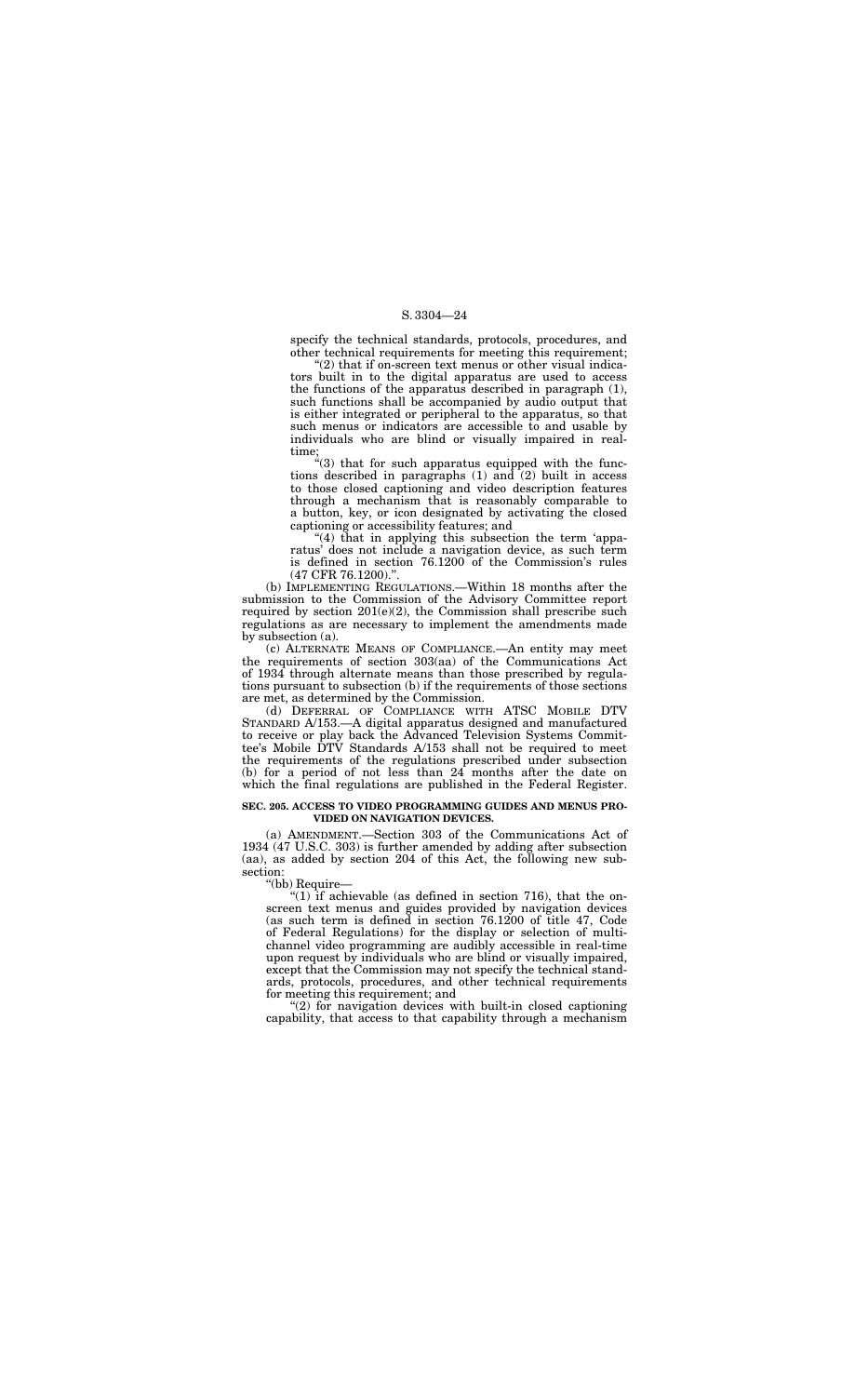is reasonably comparable to a button, key, or icon designated for activating the closed captioning, or accessibility features. With respect to apparatus features and functions delivered in software, the requirements set forth in this subsection shall apply to the manufacturer of such software. With respect to apparatus features and functions delivered in hardware, the requirements set forth in this subsection shall apply to the manufacturer of such hardware.''.

(b) IMPLEMENTING REGULATIONS.—

(1) IN GENERAL.—Within 18 months after the submission to the Commission of the Advisory Committee report required by section  $201(e)(2)$ , the Commission shall prescribe such regulations as are necessary to implement the amendment made by subsection (a).

(B) REQUIREMENTS.—If an entity complies with section 303(bb)(1) of the Communications Act of 1934 under subparagraph (A), the entity providing the navigation device to the requesting blind or visually impaired individual shall provide any such software, peripheral device, equipment, service, or solution at no additional charge and within a reasonable time to such individual and shall ensure that such software, device, equipment, service, or solution provides the access required by such regulations.

(2) EXEMPTION.—Such regulations may provide an exemption from the regulations for cable systems serving 20,000 or fewer subscribers.

(3) RESPONSIBILITY.—An entity shall only be responsible for compliance with the requirements added by this section with respect to navigation devices that it provides to a requesting blind or visually impaired individual.

(5) USER CONTROLS FOR CLOSED CAPTIONING.—Such regulations shall permit the entity providing the navigation device maximum flexibility in the selection of means for compliance with section 303(bb)(2) of the Communications Act of 1934 (as added by subsection (a) of this section).<br>(6) PHASE-IN.—

(4) SEPARATE EQUIPMENT OR SOFTWARE.—

(A) IN GENERAL.—The Commission shall provide affected entities with—

(A) IN GENERAL.—Such regulations shall permit but not require the entity providing the navigation device to the requesting blind or visually impaired individual to comply with section 303(bb)(1) of the Communications Act of 1934 through that entity's use of software, a peripheral device, specialized consumer premises equipment, a network-based service or other solution, and shall provide the maximum flexibility to select the manner of compliance.

(i) not less than 2 years after the adoption of such regulations to begin placing in service devices that comply with the requirements of section 303(bb)(2) of the Communications Act of 1934 (as added by subsection (a) of this section); and

(ii) not less than 3 years after the adoption of such regulations to begin placing in service devices that comply with the requirements of section 303(bb)(1) of the Communications Act of 1934 (as added by subsection (a) of this section).